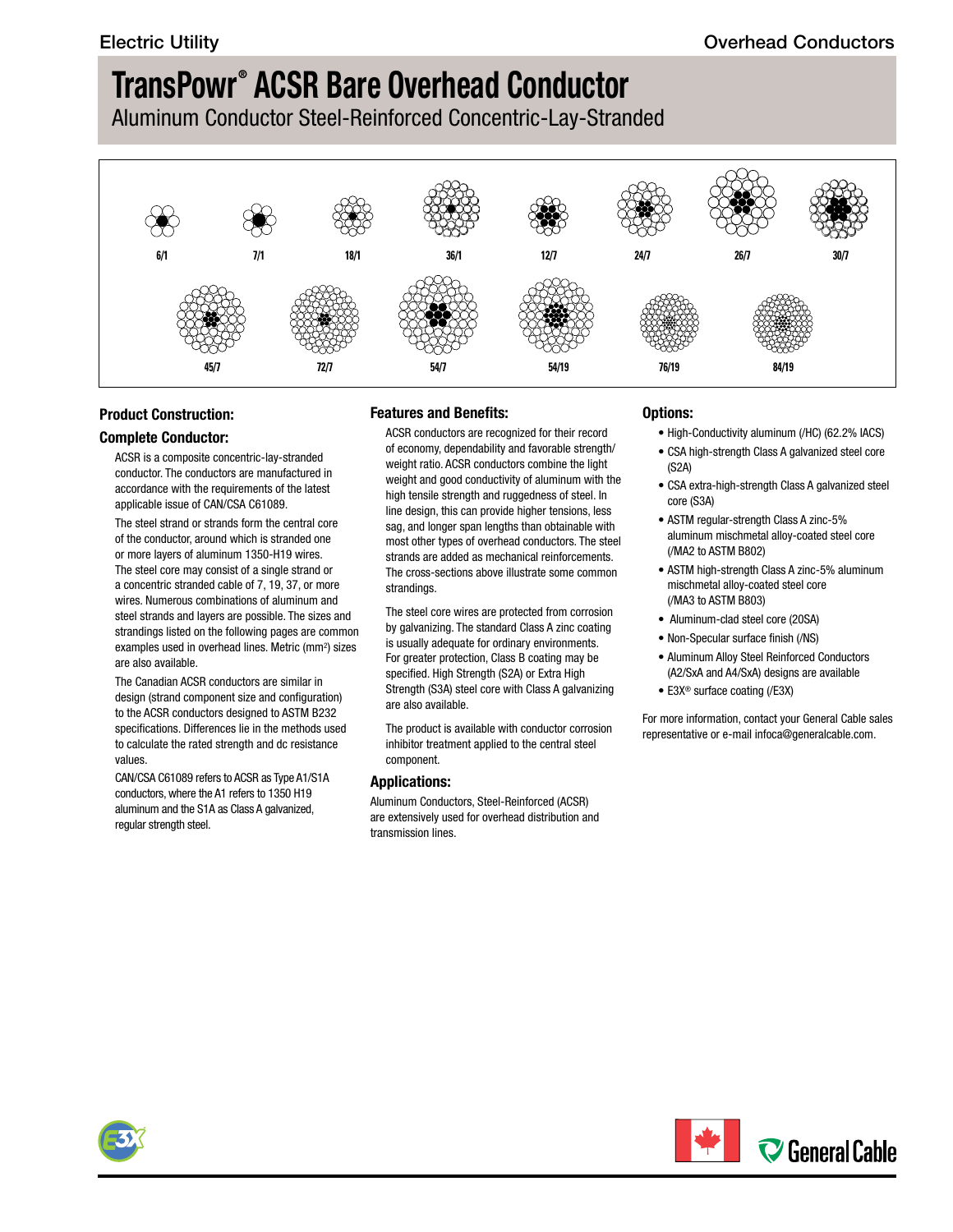Aluminum Conductor Steel-Reinforced Concentric-Lay-Stranded

|                         | ACSR, ALUMINUM CONDUCTOR, STEEL REINFORCED, CONCENTRIC-LAY-STRANDED (MECHANICAL PROPERTIES) |                       |                 |           |                           |                                       |           |              |                |                               |              |                                    |
|-------------------------|---------------------------------------------------------------------------------------------|-----------------------|-----------------|-----------|---------------------------|---------------------------------------|-----------|--------------|----------------|-------------------------------|--------------|------------------------------------|
|                         |                                                                                             | <b>CONDUCTOR SIZE</b> |                 |           | STRANDING NO. X DIA. (mm) | <b>CROSS-SECTION (mm<sup>2</sup>)</b> |           |              |                | <b>NOMINAL MASS KG/KM (2)</b> |              |                                    |
| CODE<br><b>WORD (1)</b> | <b>CSA</b><br><b>DESIGNATION</b>                                                            | <b>AWG or kcmil</b>   | mm <sup>2</sup> | <b>AL</b> | <b>STEEL</b>              | <b>TOTAL</b>                          | <b>AL</b> | 0.D.<br>(mm) | <b>TOTAL</b>   | <b>AL</b>                     | <b>STEEL</b> | <b>RATED</b><br><b>STRENGTH KN</b> |
| Turkey                  | 13-A1/S1A-6/1                                                                               | #6                    | 13.3            | 6x1.68    | 1x1.68                    | 15.50                                 | 13.3      | 5.04         | 53.77          | 36.52                         | 17.25        | 5.19                               |
| Swan                    | 21-A1/S1A-6/1                                                                               | #4                    | 21.2            | 6x2.12    | 1x2.12                    | 24.70                                 | 21.2      | 6.36         | 85.62          | 58.16                         | 27.46        | 8.15                               |
| Swanate                 | 21-A1/S1A-7/1                                                                               | #4                    | 21.1            | 7x1.96    | 1x2.61                    | 26.50                                 | 21.1      | 6.53         | 99.52          | 57.89                         | 41.62        | 10.2                               |
| Sparrow                 | 34-A1/S1A-6/1                                                                               | #2                    | 33.6            | 6x2.67    | 1x2.67                    | 39.20                                 | 33.6      | 8.01         | 139.2          | 92.25                         | 46.97        | 12.4                               |
| Sparate                 | 34-A1/S1A-7/1                                                                               | #2                    | 33.5            | 7x2.47    | 1x3.30                    | 42.10                                 | 33.5      | 8.24         | 158.5          | 91.94                         | 66.54        | 15.6                               |
| Robin                   | 42-A1/S1A-6/1                                                                               | #1                    | 42.4            | 6x3.00    | 1x3.00                    | 49.50                                 | 42.4      | 9.00         | 171.5          | 116.5                         | 54.99        | 15.5                               |
| Raven                   | 54-A1/S1A-6/1                                                                               | 1/0                   | 53.5            | 6x3.37    | 1x3.37                    | 62.40                                 | 53.5      | 10.1         | 216.4          | 147.0                         | 69.40        | 18.9                               |
| Quail                   | 67-A1/S1A-6/1                                                                               | 2/0                   | 67.4            | 6x3.78    | 1x3.78                    | 78.60                                 | 67.4      | 11.3         | 272.2          | 184.9                         | 87.31        | 23.5                               |
| Pigeon                  | 85-A1/S1A-6/1                                                                               | 3/0                   | 85.0            | 6x4.25    | 1x4.25                    | 99.30                                 | 85.0      | 12.8         | 344.1          | 233.7                         | 110.4        | 29.6                               |
| Penguin                 | 107-A1/S1A-6/1                                                                              | 4/0                   | 107.2           | 6x4.77    | 1x4.77                    | 125.1                                 | 107.2     | 14.3         | 433.4          | 294.4                         | 139.0        | 37.3                               |
| Owl                     | 135-A1/S1A-6/7                                                                              | 266.8                 | 135.2           | 6x5.36    | 7x1.79                    | 153.0                                 | 135.2     | 16.1         | 509.4          | 371.8                         | 137.7        | 42.3                               |
| Waxwing                 | 135-A1/S1A-18/1                                                                             | 266.8                 | 135.2           | 18x3.09   | 1x3.09                    | 142.5                                 | 135.2     | 15.5         | 430.1          | 371.8                         | 58.34        | 31.2                               |
| Spoonbill               | 135-A1/S1A-22/7                                                                             | 266.8                 | 135.2           | 22x2.80   | 7x1.55                    | 148.7                                 | 135.5     | 15.9         | 477.1          | 373.8                         | 103.2        | 39.2                               |
| Scaup                   | 135-A1/S1A-24/7                                                                             | 266.8                 | 135.2           | 24x2.68   |                           | 153.0                                 | 135.4     | 16.1         | 511.6          | 373.9                         | 137.7        | 45.0                               |
| Partridge               | 135-A1/S1A-26/7                                                                             | 266.8                 | 135.2           | 26x2.57   | 7x1.79<br>7x2.00          | 156.9                                 | 135.2     | 16.3         | 544.6          | 372.8                         | 171.9        | 50.0                               |
|                         | 136-A1/S1A-30/7                                                                             |                       | 135.2           | 30x2.40   | 7x2.40                    |                                       | 135.7     | 16.8         |                | 375.6                         | 247.5        | 61.2                               |
| Junco<br>Phoebe         | 152-A1/S1A-18/1                                                                             | 266.8                 | 152.0           | 18x3.28   | 1x3.28                    | 167.4<br>160.5                        | 152.0     | 16.4         | 623.1<br>484.6 | 418.9                         | 65.74        | 35.2                               |
|                         |                                                                                             | 300                   |                 |           |                           |                                       |           |              |                |                               |              |                                    |
| Piper                   | 152-A1/S1A-30/7                                                                             | 300                   | 152.0           | 30x2.54   | 7x2.54                    | 187.5                                 | 152.0     | 17.8         | 697.9          | 420.7                         | 277.2        | 67.8                               |
| Ostrich                 | 152-A1/S1A-26/7                                                                             | 300                   | 152.0           | 26x2.73   | 7x2.12                    | 176.9                                 | 152.0     | 17.3         | 613.7          | 420.6                         | 193.1        | 56.3                               |
| Merlin                  | 171-A1/S1A-18/1                                                                             | 336.4                 | 170.5           | 18x3.47   | 1x3.47                    | 179.7                                 | 170.5     | 17.4         | 542.4          | 468.8                         | 73.57        | 39.3                               |
| Woodcock                | 171-A1/S1A-22/7                                                                             | 336.4                 | 170.5           | 22x3.14   | 7x1.74                    | 187.0                                 | 170.4     | 17.8         | 600.2          | 470.1                         | 130.1        | 48.4                               |
| Widgeon                 | 171-A1/S1A-24/7                                                                             | 336.4                 | 170.5           | 24x3.01   | 7x2.00                    | 192.8                                 | 170.8     | 18.0         | 643.5          | 471.6                         | 171.9        | 54.8                               |
| Linnet                  | 170-A1/S1A-26/7                                                                             | 336.4                 | 170.5           | 26x2.89   | 7x2.25                    | 198.4                                 | 170.5     | 18.3         | 688.9          | 471.4                         | 217.5        | 62.4                               |
| Oriole                  | 171-A1/S1A-30/7                                                                             | 336.4                 | 170.5           | 30x2.69   | 7x2.69                    | 210.3                                 | 170.5     | 18.8         | 782.8          | 471.9                         | 310.9        | 76.0                               |
| Chickadee               | 201-A1/S1A-18/1                                                                             | 397.5                 | 201.4           | 18x3.77   | 1x3.77                    | 212.1                                 | 201.4     | 18.9         | 640.3          | 553.4                         | 86.85        | 45.4                               |
| Stork                   | 201-A1/S1A-22/7                                                                             | 397.5                 | 201.4           | 22x3.41   | 7x1.90                    | 220.8                                 | 200.9     | 19.3         | 709.6          | 554.5                         | 155.1        | 57.4                               |
| <b>Brant</b>            | 202-A1/S1A-24/7                                                                             | 397.5                 | 201.4           | 24x3.27   | 7x2.18                    | 227.7                                 | 201.6     | 19.6         | 760.8          | 556.6                         | 204.2        | 64.8                               |
| Ibis                    | 201-A1/S1A-26/7                                                                             | 397.5                 | 201.4           | 26x3.14   | 7x2.44                    | 234.1                                 | 201.4     | 19.9         | 812.3          | 556.5                         | 255.8        | 71.5                               |
| Lark                    | 201-A1/S1A-30/7                                                                             | 397.5                 | 201.4           | 30x2.92   | 7x2.92                    | 247.8                                 | 201.4     | 20.4         | 922.4          | 556.0                         | 366.4        | 88.6                               |
| Pelican                 | 242-A1/S1A-18/1                                                                             | 477                   | 241.7           | 18x4.13   | 1x4.13                    | 254.5                                 | 241.7     | 20.7         | 768.4          | 664.2                         | 104.2        | 54.5                               |
| Toucan                  | 242-A1/S1A-22/7                                                                             | 477                   | 241.7           | 22x3.74   | 7x2.08                    | 265.5                                 | 241.7     | 21.2         | 852.9          | 667.0                         | 185.9        | 68.9                               |
| Flicker                 | 242-A1/S1A-24/7                                                                             | 477                   | 241.7           | 24x3.58   | 7x2.39                    | 273.0                                 | 241.6     | 21.5         | 912.6          | 667.2                         | 245.4        | 76.9                               |
| Hawk                    | 242-A1/S1A-26/7                                                                             | 477                   | 241.7           | 26x3.44   | 7x2.67                    | 280.8                                 | 241.7     | 21.8         | 974.2          | 667.9                         | 306.3        | 85.8                               |
| Hen                     | 242-A1/S1A-30/7                                                                             | 477                   | 241.7           | 30x3.20   | 7x3.20                    | 297.6                                 | 241.7     | 22.4         | 1108           | 667.8                         | 440.0        | 103                                |
| Heron                   | 253-A1/S1A-30/7                                                                             | 500                   | 253.4           | 30x3.28   | 7x3.28                    | 312.6                                 | 253.4     | 23.0         | 1164           | 701.6                         | 462.3        | 108                                |
| Osprey                  | 282-A1/S1A-18/1                                                                             | 556.5                 | 282.0           | 18x4.47   | 1x4.47                    | 298.2                                 | 282.5     | 22.4         | 900.1          | 778.0                         | 122.1        | 63.9                               |
| Sapsucker               | 282-A1/S1A-22/7                                                                             | 556.5                 | 282.0           | 22x4.04   | 7x2.24                    | 309.6                                 | 282.0     | 22.9         | 993.9          | 778.3                         | 215.6        | 78.8                               |
| Parakeet                | 282-A1/S1A-24/7                                                                             | 556.5                 | 282.0           | 24x3.87   | 7x2.58                    | 318.9                                 | 282.3     | 23.2         | 1066           | 779.7                         | 286.0        | 88.3                               |
| Dove                    | 282-A1/S1A-26/7                                                                             | 556.5                 | 282.0           | 26x3.72   | 7x2.89                    | 328.5                                 | 282.0     | 23.6         | 1140           | 781.0                         | 358.9        | 100                                |
| Eagle                   | 282-A1/S1A-30/7                                                                             | 556.5                 | 282.0           | 30x3.46   | 7x3.46                    | 347.9                                 | 282.0     | 24.2         | 1295           | 780.7                         | 514.4        | 120                                |
| -none-                  | 307-A1/S1A-22/7                                                                             | 605                   | 306.6           | 22x4.21   | 7x2.34                    | 336.4                                 | 306.6     | 23.9         | 1080           | 845.2                         | 235.3        | 84.8                               |
| Peacock                 | 306-A1/S1A-24/7                                                                             | 605                   | 306.6           | 24x4.03   | 7x2.69                    | 345.9                                 | 306.1     | 24.2         | 1156           | 845.5                         | 310.9        | 95.9                               |
| Squab                   | 306-A1/S1A-26/7                                                                             | 605                   | 306.6           | 26x3.87   | 7x3.01                    | 355.6                                 | 305.8     | 24.5         | 1235           | 845.3                         | 389.3        | 107                                |
| Wood Duck               | 307-A1/S1A-30/7                                                                             | 605                   | 306.6           | 30x3.61   | 7x3.61                    | 378.7                                 | 307.1     | 25.3         | 1410           | 849.9                         | 560.0        | 131                                |
| Duck                    | 307-A1/S1A-54/7                                                                             | 605                   | 306.6           | 54x2.69   | 7x2.69                    | 346.7                                 | 306.6     | 24.2         | 1163           | 852.6                         | 310.9        | 101                                |
|                         |                                                                                             |                       |                 |           |                           |                                       |           |              |                |                               |              |                                    |

(1) Code words shown denote ACSR with regular-strength Class A galvanized steel core (S1A). See the Options section to find the appropriate code word modifier designation for alternative design options.

(2) Due to rounding, total values may be slightly greater or slightly less than the sum of the component values.<br>Dimensions and weights not designated minimum or maximum are nominal values and subject to manufacturing tole



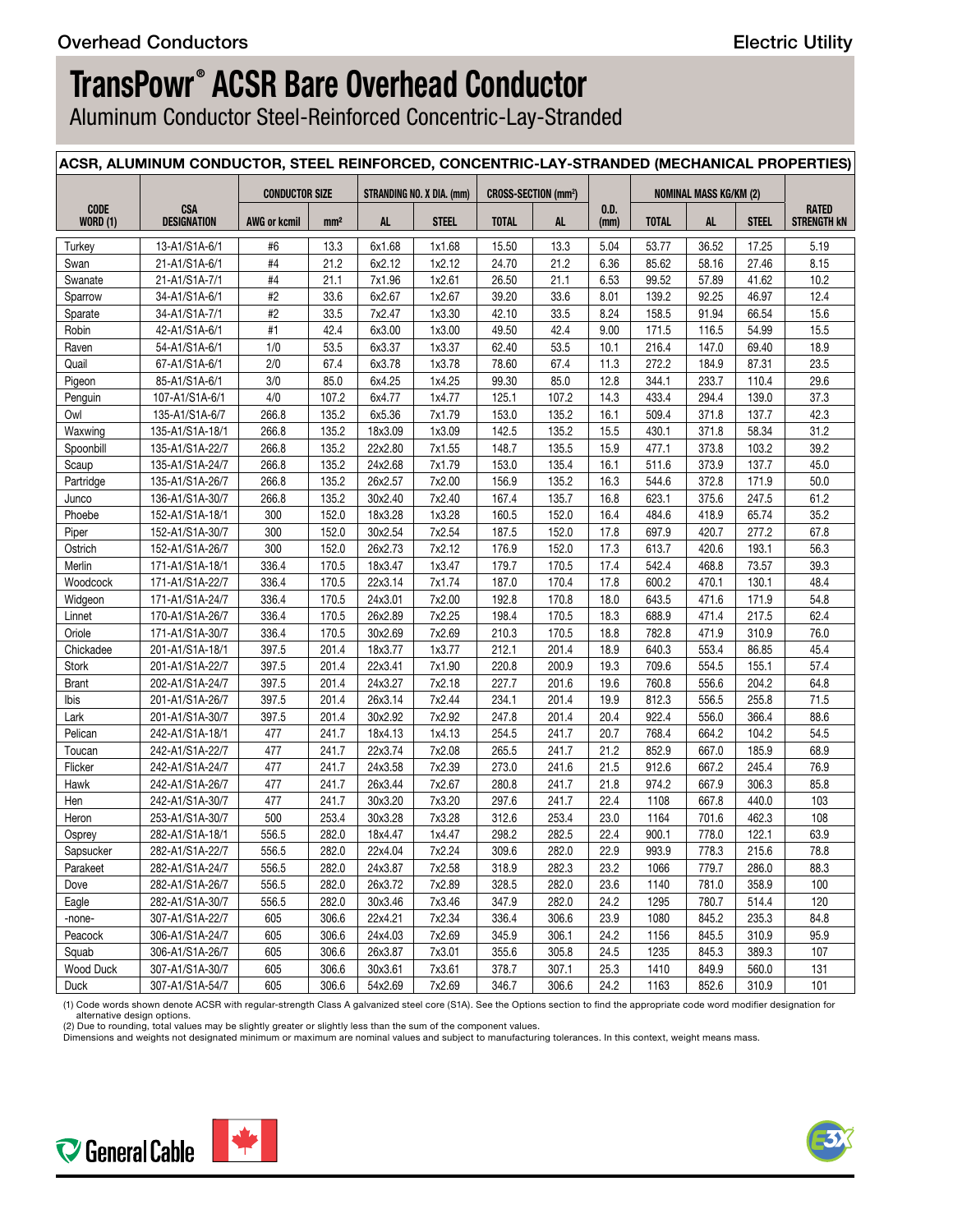Aluminum Conductor Steel-Reinforced Concentric-Lay-Stranded

|                            |                       |                 |                         |                        |                  |                                |                  |                    |            |                          |                                | ACSR, ALUMINUM CONDUCTOR, STEEL REINFORCED, CONCENTRIC-LAY-STRANDED (ELECTRICAL PROPERTIES) |
|----------------------------|-----------------------|-----------------|-------------------------|------------------------|------------------|--------------------------------|------------------|--------------------|------------|--------------------------|--------------------------------|---------------------------------------------------------------------------------------------|
|                            | <b>CONDUCTOR SIZE</b> |                 |                         | <b>PERCENT BY MASS</b> |                  | <b>RESISTANCE (3)OHMS/KM</b>   |                  | AMPACITY @75°C (4) |            | <b>GEOMETRIC</b>         | <b>INDUCTIVE</b>               | <b>CAPACITIVE</b>                                                                           |
| <b>CODE</b><br><b>WORD</b> | AWG OR kcmil          | mm <sup>2</sup> | AL.                     | <b>STEEL</b>           |                  | DC @20°C   AC @25°C   AC @75°C |                  | STANDARD   E3X®    |            | <b>MEAN RADIUS</b><br>CM | <b>REACTANCE</b><br>OHM/KM (5) | <b>REACTANCE</b><br>MEGAOHM-KM (5)                                                          |
| Turkey                     | #6                    | 13.3            | 67.92%                  | 32.08%                 | 2.160            | 2.204                          | 2.76             | 95                 | 102        | 0.055                    | 0.476                          | 0.2290                                                                                      |
| Swan                       | #4                    | 21.2            | 67.93%                  | 32.07%                 | 1.357            | 1.384                          | 1.76             | 126                | 136        | 0.082                    | 0.446                          | 0.2179                                                                                      |
| Swanate                    | #4                    | 21.1            | 58.17%                  | 41.82%                 | 1.355            | 1.382                          | 1.78             | 126                | 136        | 0.086                    | 0.441                          | 0.2165                                                                                      |
| Sparrow                    | #2                    | 33.6            | 66.27%                  | 33.74%                 | 0.8528           | 0.8701                         | 1.14             | 166                | 181        | 0.124                    | 0.415                          | 0.2068                                                                                      |
| Sparate                    | #2                    | 33.5            | 58.01%                  | 41.98%                 | 0.8512           | 0.8685                         | 1.14             | 167                | 182        | 0.131                    | 0.410                          | 0.2054                                                                                      |
| Robin                      | #1                    | 42.4            | 67.93%                  | 32.06%                 | 0.6766           | 0.6904                         | 0.902            | 192                | 210        | 0.170                    | 0.390                          | 0.2012                                                                                      |
| Raven                      | 1/0                   | 53.5            | 67.93%                  | 32.07%                 | 0.5359           | 0.5469                         | 0.736            | 219                | 241        | 0.186                    | 0.384                          | 0.1957                                                                                      |
| Quail                      | 2/0                   | 67.4            | 67.93%                  | 32.08%                 | 0.4257           | 0.4344                         | 0.594            | 251                | 277        | 0.220                    | 0.372                          | 0.1902                                                                                      |
| Pigeon                     | 3/0                   | 85.0            | 67.92%                  | 32.08%                 | 0.3376           | 0.3446                         | 0.480            | 287                | 320        | 0.264                    | 0.359                          | 0.1847                                                                                      |
| Penguin                    | 4/0                   | 107.2           | 67.93%                  | 32.07%                 | 0.2676           | 0.2732                         | 0.389            | 328                | 368        | 0.312                    | 0.346                          | 0.1791                                                                                      |
| Owl                        | 266.8                 | 135.2           | 72.99%                  | 27.03%                 | 0.2122           | 0.2168                         | 0.301            | 385                | 436        | 0.386                    | 0.327                          | 0.1735                                                                                      |
| Waxwing                    | 266.8                 | 135.2           | 86.45%                  | 13.56%                 | 0.2127           | 0.2174                         | 0.2603           | 409                | 459        | 0.600                    | 0.2963                         | 0.1754                                                                                      |
| Spoonbill                  | 266.8<br>266.8        | 135.2<br>135.2  | 78.35%<br>73.08%        | 21.63%<br>26.92%       | 0.2134<br>0.2136 | 0.2181<br>0.2182               | 0.2611<br>0.2613 | 411<br>412         | 462<br>464 | 0.631<br>0.646           | 0.2923<br>0.2907               | 0.1742<br>0.1736                                                                            |
| Scaup<br>Partridge         | 266.8                 | 135.2           | 68.45%                  | 31.56%                 | 0.2136           | 0.2182                         | 0.2613           | 413                | 466        | 0.661                    | 0.2887                         | 0.1729                                                                                      |
| Junco                      | 266.8                 | 135.2           | 60.28%                  | 39.72%                 | 0.2140           | 0.2185                         | 0.2617           | 416                | 469        | 0.692                    | 0.2854                         | 0.1716                                                                                      |
| Phoebe                     | 300                   | 152.0           | 86.44%                  | 13.57%                 | 0.1893           | 0.1936                         | 0.2318           | 440                | 495        | 0.637                    | 0.2917                         | 0.1726                                                                                      |
| Piper                      | 300                   | 152.0           | 60.28%                  | 39.72%                 | 0.1903           | 0.1944                         | 0.2327           | 448                | 507        | 0.735                    | 0.2809                         | 0.1688                                                                                      |
| Ostrich                    | 300                   | 152.0           | 68.54%                  | 31.46%                 | 0.1900           | 0.1942                         | 0.2325           | 445                | 503        | 0.701                    | 0.2845                         | 0.1701                                                                                      |
| Merlin                     | 336.4                 | 170.5           | 86.43%                  | 13.56%                 | 0.1689           | 0.1728                         | 0.2068           | 472                | 534        | 0.674                    | 0.2874                         | 0.1699                                                                                      |
| Woodcock                   | 336.4                 | 170.5           | 78.32%                  | 21.68%                 | 0.1691           | 0.1729                         | 0.2070           | 475                | 538        | 0.707                    | 0.2838                         | 0.1687                                                                                      |
| Widgeon                    | 336.4                 | 170.5           | 73.29%                  | 26.71%                 | 0.1693           | 0.1731                         | 0.2072           | 476                | 540        | 0.725                    | 0.2818                         | 0.1681                                                                                      |
| Linnet                     | 336.4                 | 170.5           | 68.43%                  | 31.57%                 | 0.1696           | 0.1734                         | 0.2076           | 478                | 542        | 0.744                    | 0.2799                         | 0.1674                                                                                      |
| Oriole                     | 336.4                 | 170.5           | 60.28%                  | 39.72%                 | 0.1696           | 0.1734                         | 0.2076           | 481                | 546        | 0.777                    | 0.2766                         | 0.1660                                                                                      |
| Chickadee                  | 397.5                 | 201.4           | 86.43%                  | 13.56%                 | 0.1429           | 0.1464                         | 0.1752           | 524                | 595        | 0.732                    | 0.2812                         | 0.1659                                                                                      |
| Stork                      | 397.5                 | 201.4           | 78.14%                  | 21.86%                 | 0.1432           | 0.1466                         | 0.1755           | 527                | 599        | 0.768                    | 0.2776                         | 0.1647                                                                                      |
| Brant<br>Ibis              | 397.5<br>397.5        | 201.4<br>201.4  | 73.16%<br>68.51%        | 26.84%<br>31.49%       | 0.1433<br>0.1435 | 0.1466<br>0.1468               | 0.1755<br>0.1757 | 529<br>530         | 602<br>604 | 0.789<br>0.808           | 0.2756<br>0.2736               | 0.1641<br>0.1634                                                                            |
| Lark                       | 397.5                 | 201.4           | 60.28%                  | 39.72%                 | 0.1436           | 0.1469                         | 0.1758           | 534                | 609        | 0.844                    | 0.2704                         | 0.1621                                                                                      |
| Pelican                    | 477                   | 241.7           | 86.44%                  | 13.56%                 | 0.1191           | 0.1223                         | 0.1462           | 587                | 670        | 0.802                    | 0.2743                         | 0.1616                                                                                      |
| Toucan                     | 477                   | 241.7           | 78.20%                  | 21.80%                 | 0.1194           | 0.1224                         | 0.1464           | 591                | 675        | 0.841                    | 0.2707                         | 0.1603                                                                                      |
| Flicker                    | 477                   | 241.7           | 73.11%                  | 26.89%                 | 0.1194           | 0.1223                         | 0.1464           | 593                | 678        | 0.863                    | 0.2687                         | 0.1597                                                                                      |
| Hawk                       | 477                   | 241.7           | 68.56%                  | 31.44%                 | 0.1196           | 0.1225                         | 0.1466           | 594                | 680        | 0.884                    | 0.2671                         | 0.1591                                                                                      |
| Hen                        | 477                   | 241.7           | 60.27%                  | 39.71%                 | 0.1196           | 0.1225                         | 0.1466           | 599                | 686        | 0.927                    | 0.2635                         | 0.1577                                                                                      |
| Heron                      | 500                   | 253.4           | 60.27%                  | 39.72%                 | 0.1142           | 0.1169                         | 0.1399           | 617                | 708        | 0.948                    | 0.2618                         | 0.1566                                                                                      |
| Osprey                     | 556.5                 | 282.0           | 86.43%                  | 13.57%                 | 0.1021           | 0.1051                         | 0.1256           | 646                | 741        | 0.866                    | 0.2684                         | 0.1579                                                                                      |
| Sapsucker                  | 556.5                 | 282.0           | 78.31%                  | 21.69%                 | 0.1023           | 0.1051                         | 0.1257           | 650                | 746        | 0.908                    | 0.2648                         | 0.1567                                                                                      |
| Parakeet                   | 556.5                 | 282.0           | 73.14%                  | 26.83%                 | 0.1023           | 0.1050                         | 0.1256           | 653                | 750        | 0.933                    | 0.2628                         | 0.1560                                                                                      |
| Dove                       | 556.5                 | 282.0           | 68.51%                  | 31.48%                 | 0.1024           | 0.1051                         | 0.1257           | 655                | 753        | 0.954                    | 0.2612                         | 0.1554                                                                                      |
| Eagle                      | 556.5                 | 282.0           | 60.29% 39.72%           |                        | 0.1026           | 0.1051                         | 0.1258           | 660                | 759        | 1.000                    | 0.2576                         | 0.1540                                                                                      |
| -none-                     | 605                   | 306.6           | 78.26% 21.79%           |                        | 0.09410          | 0.09680                        | 0.1157           | 685                | 788        | 0.948                    | 0.2618                         | 0.1547                                                                                      |
| Peacock                    | 605                   | 306.6           | 73.14%                  | 26.89%                 | 0.09410          | 0.09672                        | 0.1156           | 688                | 792        | 0.972                    | 0.2599                         | 0.1540                                                                                      |
| Squab                      | 605                   | 306.6           | 68.45%                  | 31.52%                 | 0.09426          | 0.09681                        | 0.1157           | 690                | 795        | 0.997                    | 0.2579                         | 0.1534                                                                                      |
| Wood Duck<br>Duck          | 605<br>605            | 306.6<br>306.6  | 60.28%<br>73.31% 26.73% | 39.72%                 | 0.09435          | 0.09679<br>0.09460 0.09722     | 0.1158<br>0.1162 | 695<br>686         | 802        | 1.040<br>0.981           | 0.2546<br>0.2592               | 0.1520<br>0.1540                                                                            |
|                            |                       |                 |                         |                        |                  |                                |                  |                    | 790        |                          |                                |                                                                                             |

(3) Based on a conductivity of 61.0% IACS at 20°C for aluminum. Per CSA C61089, the conductivity of the steel is not to be factored in. For the AWG sizes of ACSR, the<br>approximated hysteresis losses in the steel are include

4) Based on a conductor temperature of 75°C at 60 Hz and the following conditions, 32°C ambient temperature, 1.98 ft/sec (0.6 m/sec) crosswind (90° to conductor), 0.5 coefficient of emissivity for a stay conditions, 0.5 co heat). Actual ampacity will differ based on local conditions. For specific ampacities, please contact your General Cable sales representative.

(5) Values for inductive reactance and capacitive reactance are expressed in terms of a 1 ft radius (30.48 cm).



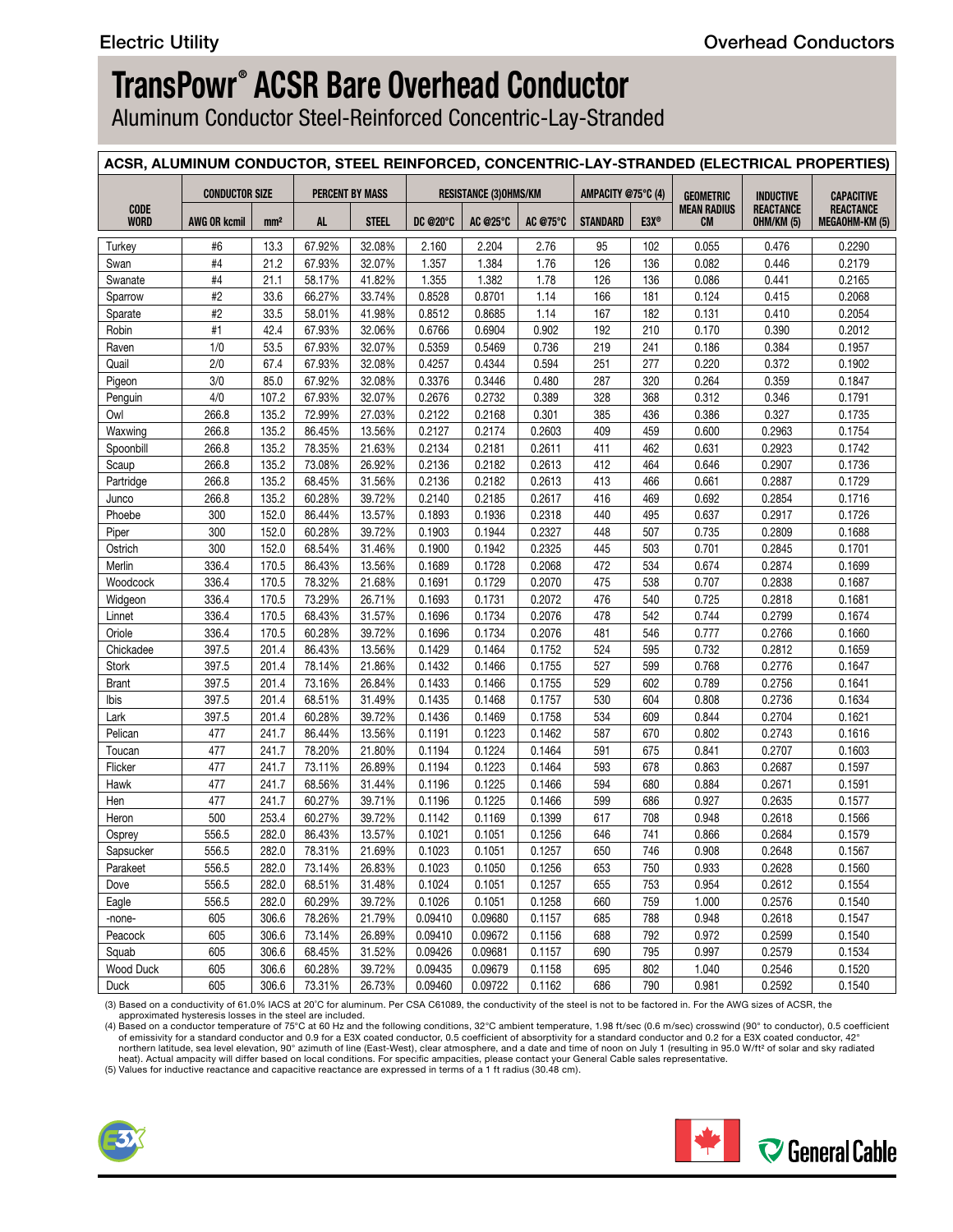Aluminum Conductor Steel-Reinforced Concentric-Lay-Stranded

|                                       |                         |                       |                 |                    | ACSR, ALUMINUM CONDUCTOR, STEEL REINFORCED, CONCENTRIC-LAY-STRANDED (MECHANICAL PROPERTIES) |                |                                       |              |              |                               |              |             |
|---------------------------------------|-------------------------|-----------------------|-----------------|--------------------|---------------------------------------------------------------------------------------------|----------------|---------------------------------------|--------------|--------------|-------------------------------|--------------|-------------|
|                                       |                         | <b>CONDUCTOR SIZE</b> |                 |                    | STRANDING NO. X DIA. (mm)                                                                   |                | <b>CROSS-SECTION (mm<sup>2</sup>)</b> |              |              | <b>NOMINAL MASS KG/KM (2)</b> |              |             |
| CODE                                  | CSA                     |                       |                 |                    |                                                                                             |                |                                       | 0.D.         |              |                               | <b>STEEL</b> | RATED       |
| <b>WORD (1)</b>                       | <b>DESIGNATION</b>      | <b>AWG or kcmil</b>   | mm <sup>2</sup> | <b>AL</b>          | <b>STEEL</b>                                                                                | <b>TOTAL</b>   | <b>AL</b>                             | (mm)         | <b>TOTAL</b> | <b>AL</b>                     |              | STRENGTH KN |
| Kingbird                              | 323-A1/S1A-18/1         | 636                   | 322.3           | 18x4.78            | 1x4.78                                                                                      | 341.0          | 323.0                                 | 23.9         | 1029         | 889.7                         | 139.6        | 73.0        |
| Goldfinch                             | 322-A1/S1A-22/7         | 636                   | 322.3           | 22x4.32            | 7x2.40                                                                                      | 354.1          | 322.3                                 | 24.5         | 1137         | 889.9                         | 247.5        | 89.3        |
| Rook                                  | 323-A1/S1A-24/7         | 636                   | 322.3           | 24x4.14            | 7x2.76                                                                                      | 365.0          | 323.1                                 | 24.8         | 1220         | 892.2                         | 327.3        | 101         |
| Grosbeak                              | 322-A1/S1A-26/7         | 636                   | 322.3           | 26x3.97            | 7x3.09                                                                                      | 374.3          | 322.3                                 | 25.2         | 1300         | 889.5                         | 410.3        | 111         |
| Scoter                                | 323-A1/S1A-30/7         | 636                   | 322.3           | 30x3.70            | 7x3.70                                                                                      | 397.8          | 322.6                                 | 25.9         | 1481         | 892.8                         | 588.2        | 138         |
| Egret                                 | 322-A1/S1A-30/19        | 636                   | 322.3           | 30x3.70            | 19x2.22                                                                                     | 396.1          | 322.3                                 | 25.9         | 1470         | 892.8                         | 577.1        | 141         |
| Goose                                 | 322-A1/S1A-54/7         | 636                   | 322.3           | 54x2.76            | 7x2.76                                                                                      | 365.0          | 322.3                                 | 24.8         | 1225         | 897.5                         | 327.3        | 104         |
| Flamingo                              | 337-A1/S1A-24/7         | 666.6                 | 337.8           | 24x4.23            | 7x2.82                                                                                      | 381.0          | 337.3                                 | 25.4         | 1273         | 931.5                         | 341.7        | 105         |
| Gannet                                | 338-A1/S1A-26/7         | 666.6                 | 337.8           | 26x4.07            | 7x3.16                                                                                      | 393.2          | 338.3                                 | 25.8         | 1364         | 934.9                         | 429.1        | 116         |
| -none-                                | 338-A1/S1A-42/7         | 666.6                 | 337.8           | 42x3.20            | 7x1.78                                                                                      | 355.2          | 337.8                                 | 24.5         | 1073         | 936.6                         | 136.1        | 77.8        |
| Gull                                  | 338-A1/S1A-54/7         | 666.6                 | 337.8           | 54x2.82            | 7x2.82                                                                                      | 381.0          | 337.8                                 | 25.4         | 1279         | 936.9                         | 341.7        | 109         |
| Stilt                                 | 363-A1/S1A-24/7         | 715.5                 | 362.5           | 24x4.39            | 7x2.92                                                                                      | 410.1          | 363.3                                 | 26.3         | 1370         | 1003                          | 366.4        | 113         |
| Starling                              | 363-A1/S1A-26/7         | 715.5                 | 362.5           | 26x4.21            | 7x3.28                                                                                      | 421.1          | 362.6                                 | 26.7         | 1463         | 1000                          | 462.3        | 125         |
| Redwing                               | 363-A1/S1A-30/19        | 715.5                 | 362.5           | 30x3.92            | 19x2.35                                                                                     | 444.5          | 362.6                                 | 27.4         | 1649         | 1002                          | 646.6        | 154         |
| -none-                                | 363-A1/S1A-42/19        | 715.5                 | 362.5           | 42x3.32            | 7x1.84                                                                                      | 382.2          | 363.6                                 | 25.4         | 1154         | 1008                          | 145.5        | 83.6        |
| Crow                                  | 363-A1/S1A-54/7         | 715.5                 | 362.5           | 54x2.92            | 7x2.92                                                                                      | 408.5          | 362.6                                 | 26.3         | 1371         | 1005                          | 366.4        | 117         |
| Macaw                                 | 403-A1/S1A-42/7         | 795                   | 402.8           | 42x3.49            | 7x1.94                                                                                      | 422.5          | 402.8                                 | 26.8         | 1276         | 1114                          | 161.7        | 92.5        |
| Tern                                  | 404-A1/S1A-45/7         | 795                   | 402.8           | 45x3.38            | 7x2.25                                                                                      | 431.6          | 403.8                                 | 27.0         | 1338         | 1120                          | 217.5        | 101         |
| Puffin                                | 403-A1/S1A-22/7         | 795                   | 402.8           | 22x4.83            | 7x2.68                                                                                      | 442.6          | 403.1                                 | 27.4         | 1421         | 1112                          | 308.6        | 112         |
| Cuckoo                                | 402-A1/S1A-24/7         | 795                   | 402.8           | 24x4.62            | 7x3.08                                                                                      | 454.5          | 402.3                                 | 27.7         | 1519         | 1111                          | 407.6        | 124         |
| Condor                                | 403-A1/S1A-54/7         | 795                   | 402.8           | 54x3.08            | 7x3.08                                                                                      | 454.5          | 402.8                                 | 27.7         | 1525         | 1118                          | 407.6        | 126         |
| Drake                                 | 403-A1/S1A-26/7         | 795                   | 402.8           | 26x4.44            | 7x3.45                                                                                      | 468.0          | 402.8                                 | 28.1         | 1624         | 1113                          | 511.4        | 138         |
| Mallard                               | 403-A1/S1A-30/19        | 795                   | 402.8           | 30x4.13            | 19x2.48                                                                                     | 493.7          | 402.8                                 | 28.9         | 1832         | 1112                          | 720.1        | 171         |
| -none-                                | 443-A1/S1A-42/7         | 874.5                 | 443.1           | 42x3.67            | 7x2.04                                                                                      | 467.2          | 443.1                                 | 28.1         | 1411         | 1232                          | 178.8        | 102         |
| Crane                                 | 443-A1/S1A-54/7         | 874.5                 | 443.1           | 54x3.23            | 7x3.23                                                                                      | 499.8          | 443.1                                 | 29.1         | 1677         | 1229                          | 448.3        | 138         |
| -none-                                | 456-A1/S1A-42/7         | 900                   | 456.0           | 42x3.72            | 7x2.07                                                                                      | 480.0          | 456.5                                 | 28.5         | 1450         | 1266                          | 184.1        | 105         |
| Ruddy                                 | 456-A1/S1A-45/7         | 900                   | 456.0           | 45x3.59            | 7x2.40                                                                                      | 487.2          | 455.5                                 | 28.7         | 1511         | 1264                          | 247.5        | 114         |
| Canary                                | 456-A1/S1A-54/7         | 900                   | 456.0           | 54x3.28            | 7x3.28                                                                                      | 515.4          | 456.0                                 | 29.5         | 1730         | 1268                          | 462.3        | 143         |
| Phoenix                               | 483-A1/S1A-42/7         | 954                   | 483.4           | 42x3.83            | 7x2.13                                                                                      | 508.8          | 483.4                                 | 29.4         | 1537         | 1342                          | 194.9        | 109         |
| Rail                                  | 484-A1/S1A-45/7         | 955                   | 483.8           | 45x3.70            | 7x2.47                                                                                      | 517.4          | 483.8                                 | 29.6         | 1604         | 1342                          | 262.1        | 120         |
| Towhee                                | 483-A1/S1A-48/7         | 953.5                 | 483.2           | 48x3.58            | 7x2.79                                                                                      | 526.0          | 483.2                                 | 29.9         | 1675         | 1341                          | 334.5        | 131         |
| Redbird                               | 483-A1/S1A-24/7         | 952.5                 | 482.6           | 24x5.06            | 7x3.38                                                                                      | 545.4          | 482.6                                 | 30.4         | 1824         | 1333                          | 490.9        | 149         |
| Cardinal                              | $ $ 483-A1/S1A-54/7 $ $ | 954                   | 483.4           | 54x3.38            | 7x3.38                                                                                      | 547.3          | 483.4                                 | 30.4         | 1837         | 1346                          | 490.9        | 151         |
| Snowbird                              | 524-A1/S1A-42/7         | 1033.5                | 523.7           | 42x3.98            | 7x2.21                                                                                      | 549.4          | 523.7                                 | 30.5         | 1659         | 1449                          | 209.9        | 118         |
| Ortolan                               | 524-A1/S1A-45/7         | 1034                  | 523.9           | 45x3.85            | 7x2.57                                                                                      | 560.2          | 523.9                                 | 30.8         | 1737         | 1453                          | 283.8        | 128         |
| Whooper                               | 525-A1/S1A-48/7         | 1035                  | 524.5           | 48x3.73            | 7x2.90                                                                                      | 570.7          | 524.5                                 | 31.1         | 1817         | 1456                          | 361.4        | 142         |
| Curlew                                | 524-A1/S1A-54/7         | 1033.5                | 523.7           | 54x3.51            | 7x3.51                                                                                      | 590.2          | 523.7                                 | 31.6         | 1981         | 1452                          | 529.4        | 163         |
|                                       | 564-A1/S1A-42/7         |                       |                 |                    |                                                                                             |                |                                       |              | 1787         |                               | 227.3        |             |
| Beaumont (Avocet)<br><b>Bullfinch</b> | 564-A1/S1A-48/7         | 1113<br>1113          | 564.0<br>564.0  | 42x4.13<br>48x3.87 | 7x2.30<br>7x3.01                                                                            | 591.7<br>614.4 | 564.0<br>564.0                        | 31.7<br>32.3 | 1956         | 1560<br>1567                  | 389.3        | 126<br>150  |
|                                       | 564-A1/S1A-54/19        |                       |                 |                    |                                                                                             |                |                                       |              |              |                               | 561.6        |             |
| Finch                                 |                         | 1113                  | 564.0           | 54x3.65            | 19x2.19                                                                                     | 636.6          | 564.0                                 | 32.9         | 2131         | 1570                          |              | 180         |

(1) Code words shown denote ACSR with regular-strength Class A galvanized steel core (S1A). See the Options section to find the appropriate code word modifier designation for

alternative design options. (2) Due to rounding, total values may be slightly greater or slightly less than the sum of the component values.

Dimensions and weights not designated minimum or maximum are nominal values and subject to manufacturing tolerances. In this context, weight means mass.



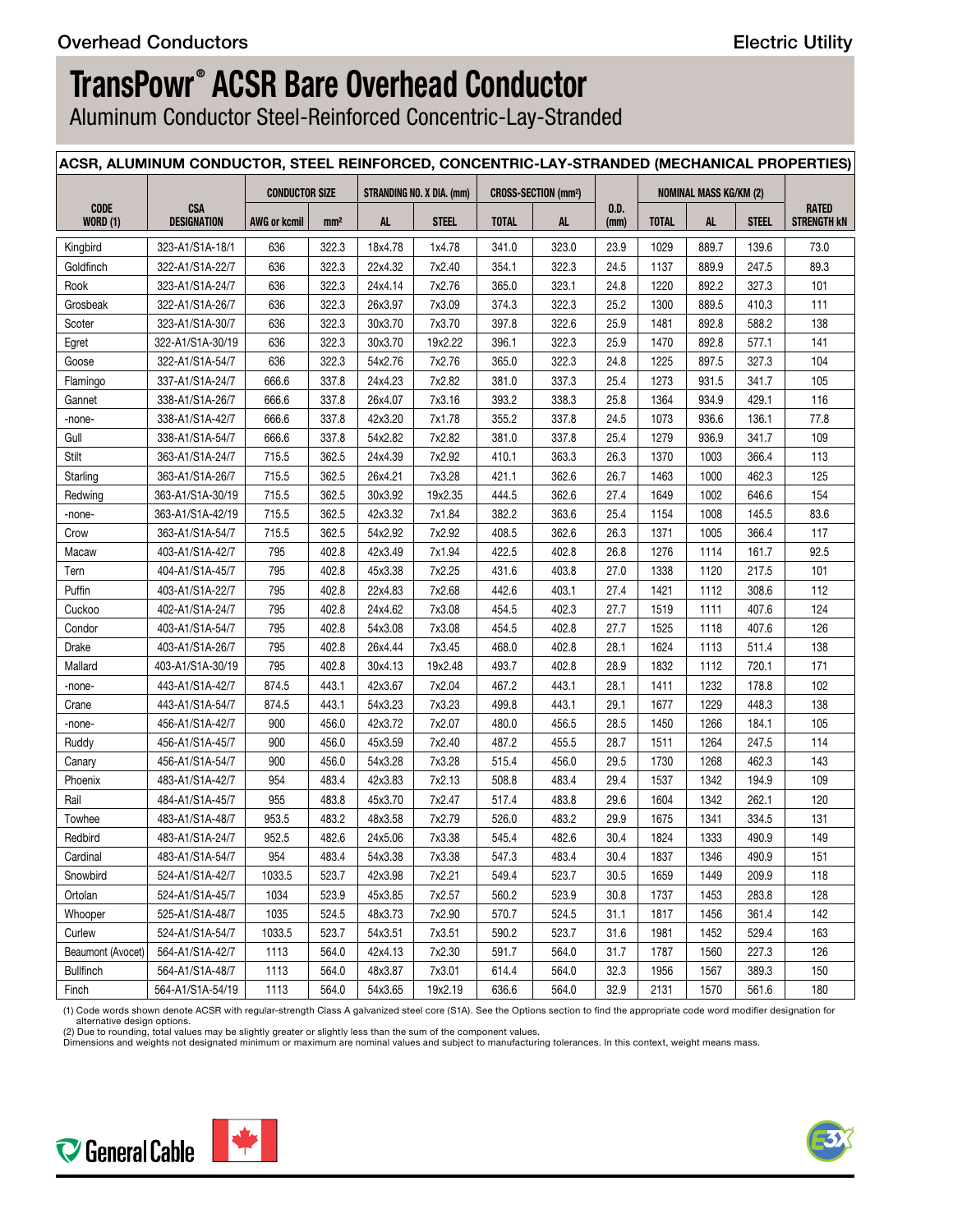Aluminum Conductor Steel-Reinforced Concentric-Lay-Stranded

## **ACSR, ALUMINUM CONDUCTOR, STEEL REINFORCED, CONCENTRIC-LAY-STRANDED (ELECTRICAL PROPERTIES)**

|                   |              | <b>CONDUCTOR SIZE</b> |        | <b>PERCENT BY MASS</b> |         | <b>RESISTANCE (3)OHMS/KM</b>   |         | AMPACITY @75°C (4) |      | <b>GEOMETRIC</b>                | <b>INDUCTIVE</b>                      | CAPACITIVE                  |
|-------------------|--------------|-----------------------|--------|------------------------|---------|--------------------------------|---------|--------------------|------|---------------------------------|---------------------------------------|-----------------------------|
| <b>CODE WORD</b>  | AWG or kcmil | mm <sup>2</sup>       | AL     | <b>STEEL</b>           |         | DC @20°C   AC @25°C   AC @75°C |         | STANDARD   E3X®    |      | <b>MEAN RADIUS</b><br><b>CM</b> | <b>REACTANCE</b><br><b>OHM/KM (5)</b> | REACTANCE<br>MEGAOHM-KM (5) |
| Kingbird          | 636          | 322.3                 | 86.46% | 13.57%                 | 0.08928 | 0.09213                        | 0.1100  | 703                | 808  | 0.927                           | 0.2635                                | 0.1547                      |
| Goldfinch         | 636          | 322.3                 | 78.27% | 21.77%                 | 0.08951 | 0.09216                        | 0.1101  | 707                | 814  | 0.972                           | 0.2599                                | 0.1535                      |
| Rook              | 636          | 322.3                 | 73.13% | 26.83%                 | 0.08953 | 0.09210                        | 0.1101  | 709                | 818  | 0.997                           | 0.2579                                | 0.1528                      |
| Grosbeak          | 636          | 322.3                 | 68.42% | 31.56%                 | 0.08962 | 0.09211                        | 0.1101  | 712                | 822  | 1.02                            | 0.2559                                | 0.1522                      |
| Scoter            | 636          | 322.3                 | 60.28% | 39.72%                 | 0.08975 | 0.09211                        | 0.1102  | 717                | 829  | 1.07                            | 0.2526                                | 0.1508                      |
| Egret             | 636          | 322.3                 | 60.73% | 39.26%                 | 0.08975 | 0.09211                        | 0.1102  | 717                | 829  | 1.07                            | 0.2526                                | 0.1508                      |
| Goose             | 636          | 322.3                 | 73.27% | 26.72%                 | 0.09012 | 0.09269                        | 0.1108  | 707                | 815  | 1.01                            | 0.2572                                | 0.1528                      |
| Flamingo          | 666.6        | 337.8                 | 73.17% | 26.84%                 | 0.08539 | 0.08791                        | 0.1050  | 731                | 844  | 1.02                            | 0.2559                                | 0.1517                      |
| Gannet            | 666.6        | 337.8                 | 68.54% | 31.46%                 | 0.08552 | 0.08796                        | 0.1051  | 733                | 847  | 1.05                            | 0.2543                                | 0.1511                      |
| -none-            | 666.6        | 337.8                 | 87.29% | 12.68%                 | 0.08575 | 0.08854                        | 0.1057  | 722                | 832  | 0.966                           | 0.2602                                | 0.1534                      |
| Gull              | 666.6        | 337.8                 | 73.25% | 26.72%                 | 0.08595 | 0.08847                        | 0.1057  | 728                | 841  | 1.03                            | 0.2556                                | 0.1518                      |
| Stilt             | 715.5        | 362.5                 | 73.21% | 26.74%                 | 0.07956 | 0.08202                        | 0.09795 | 763                | 883  | 1.06                            | 0.2533                                | 0.1500                      |
| Starling          | 715.5        | 362.5                 | 68.35% | 31.60%                 | 0.07965 | 0.08202                        | 0.09799 | 766                | 887  | 1.08                            | 0.2517                                | 0.1493                      |
| Redwing           | 715.5        | 362.5                 | 60.76% | 39.21%                 | 0.07981 | 0.08204                        | 0.09806 | 771                | 895  | 1.13                            | 0.2480                                | 0.1480                      |
| -none-            | 715.5        | 362.5                 | 87.35% | 12.61%                 | 0.07970 | 0.08244                        | 0.09835 | 755                | 872  | 1.00                            | 0.2576                                | 0.1517                      |
| Crow              | 715.5        | 362.5                 | 73.30% | 26.73%                 | 0.08008 | 0.08254                        | 0.09858 | 761                | 881  | 1.06                            | 0.2530                                | 0.1500                      |
| Macaw             | 795          | 402.8                 | 87.30% | 12.67%                 | 0.07190 | 0.07461                        | 0.08893 | 805                | 933  | 1.05                            | 0.2536                                | 0.1492                      |
| Tern              | 795          | 402.8                 | 83.71% | 16.26%                 | 0.07198 | 0.07459                        | 0.08894 | 807                | 935  | 1.07                            | 0.2523                                | 0.1488                      |
| Puffin            | 795          | 402.8                 | 78.25% | 21.72%                 | 0.07158 | 0.07408                        | 0.08837 | 812                | 942  | 1.09                            | 0.2513                                | 0.1482                      |
| Cuckoo            | 795          | 402.8                 | 73.14% | 26.83%                 | 0.07164 | 0.07403                        | 0.08835 | 815                | 946  | 1.12                            | 0.2494                                | 0.1475                      |
| Condor            | 795          | 402.8                 | 73.31% | 26.73%                 | 0.07210 | 0.07449                        | 0.08891 | 812                | 943  | 1.12                            | 0.2490                                | 0.1475                      |
| Drake             | 795          | 402.8                 | 68.53% | 31.49%                 | 0.07166 | 0.07396                        | 0.08830 | 818                | 950  | 1.14                            | 0.2477                                | 0.1469                      |
| Mallard           | 795          | 402.8                 | 60.70% | 39.31%                 | 0.07178 | 0.07393                        | 0.08831 | 824                | 959  | 1.19                            | 0.2441                                | 0.1455                      |
| -none-            | 874.5        | 443.1                 | 87.31% | 12.67%                 | 0.06538 | 0.06807                        | 0.08106 | 854                | 992  | 1.11                            | 0.2497                                | 0.1469                      |
| Crane             | 874.5        | 443.1                 | 73.29% | 26.73%                 | 0.06547 | 0.06782                        | 0.08087 | 862                | 1004 | 1.18                            | 0.2454                                | 0.1452                      |
| -none-            | 900          | 456.0                 | 87.31% | 12.70%                 | 0.06343 | 0.06613                        | 0.07871 | 870                | 1011 | 1.12                            | 0.2487                                | 0.1462                      |
| Ruddy             | 900          | 456.0                 | 83.65% | 16.38%                 | 0.06358 | 0.06618                        | 0.07881 | 871                | 1013 | 1.14                            | 0.2477                                | 0.1458                      |
| Canary            | 900          | 456.0                 | 73.29% | 26.72%                 | 0.06365 | 0.06600                        | 0.07868 | 877                | 1023 | 1.19                            | 0.2441                                | 0.1446                      |
| Phoenix           | 954          | 483.4                 | 87.31% | 12.68%                 | 0.05995 | 0.06265                        | 0.07452 | 900                | 1049 | 1.16                            | 0.2467                                | 0.1448                      |
| Rail              | 955          | 483.8                 | 83.67% | 16.34%                 | 0.05989 | 0.06248                        | 0.07436 | 903                | 1053 | 1.18                            | 0.2454                                | 0.1444                      |
| Towhee            | 953.5        | 483.2                 | 80.06% | 19.97%                 | 0.05998 | 0.06248                        | 0.07439 | 905                | 1056 | 1.19                            | 0.2444                                | 0.1440                      |
| Redbird           | 952.5        | 482.6                 | 73.08% | 26.91%                 | 0.05968 | 0.06202                        | 0.07389 | 912                | 1065 | 1.22                            | 0.2428                                | 0.1432                      |
| Cardinal          | 954          | 483.4                 | 73.27% | 26.72%                 | 0.06007 | 0.06240                        | 0.07435 | 909                | 1062 | 1.23                            | 0.2418                                | 0.1432                      |
| Snowbird          | 1033.5       | 523.7                 | 87.34% | 12.65%                 | 0.05530 | 0.05803                        | 0.06894 | 946                | 1105 | 1.20                            | 0.2438                                | 0.1429                      |
| Ortolan           | 1034         | 523.9                 | 83.65% | 16.34%                 | 0.05539 | 0.05801                        | 0.06895 | 947                | 1107 | 1.22                            | 0.2425                                | 0.1425                      |
| Whooper           | 1035         | 524.5                 | 80.13% | 19.89%                 | 0.05541 | 0.05792                        | 0.06889 | 950                | 1111 | 1.24                            | 0.2415                                | 0.1421                      |
| Curlew            | 1033.5       | 523.7                 | 73.30% | 26.72%                 | 0.05547 | 0.05780                        | 0.06881 | 955                | 1118 | 1.28                            | 0.2392                                | 0.1413                      |
| Beaumont (Avocet) | 1113         | 564.0                 | 87.30% | 12.72%                 | 0.05137 | 0.05413                        | 0.06423 | 989                | 1158 | 1.25                            | 0.2408                                | 0.1411                      |
| <b>Bullfinch</b>  | 1113         | 564.0                 | 80.11% | 19.90%                 | 0.05141 | 0.05395                        | 0.06409 | 994                | 1166 | 1.29                            | 0.2385                                | 0.1404                      |
| Finch             | 1113         | 564.0                 | 73.67% | 26.35%                 | 0.05145 | 0.05379                        | 0.06397 | 1000               | 1174 | 1.33                            | 0.2362                                | 0.1395                      |

(3) Based on a conductivity of 61.0% IACS at 20˚C for aluminum. Per CSA C61089, the conductivity of the steel is not to be factored in. For the AWG sizes of ACSR, the

approximated hysteresis losses in the steel are included.<br>(4) Based on a conductor temperature of 75°C at 60 Hz and the following conditions, 32°C ambient temperature, 1.98 ft/sec (0.6 m/sec) crosswind (90° to conductor), of emissivity for a standard conductor and 0.9 for a E3X coated conductor, 0.5 coefficient of absorptivity for a standard conductor and 0.2 for a E3X coated conductor, 42° northern latitude, sea level elevation, 90° azimuth of line (East-West), clear atmosphere, and a date and time of noon on July 1 (resulting in 95.0 W/ft² of solar and sky radiated<br>heat). Actual ampacity will differ based o

(5) Values for inductive reactance and capacitive reactance are expressed in terms of a 1 ft radius (30.48 cm).



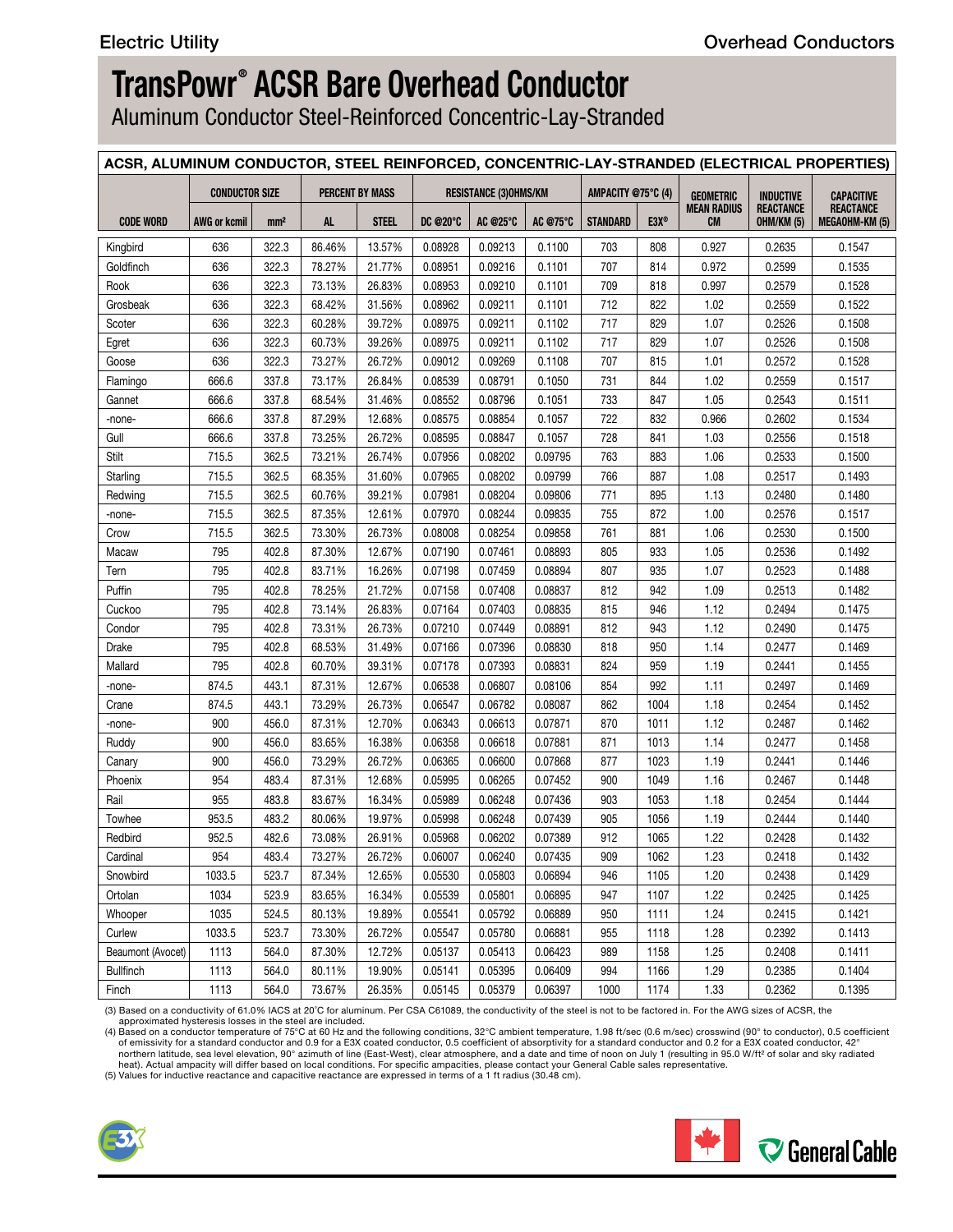Aluminum Conductor Steel-Reinforced Concentric-Lay-Stranded

|                         | ACSR, ALUMINUM CONDUCTOR, STEEL REINFORCED, CONCENTRIC-LAY-STRANDED (MECHANICAL PROPERTIES) |                       |                 |           |                                  |              |                                       |              |              |                               |              |                             |
|-------------------------|---------------------------------------------------------------------------------------------|-----------------------|-----------------|-----------|----------------------------------|--------------|---------------------------------------|--------------|--------------|-------------------------------|--------------|-----------------------------|
|                         |                                                                                             | <b>CONDUCTOR SIZE</b> |                 |           | <b>STRANDING NO. X DIA. (mm)</b> |              | <b>CROSS-SECTION (mm<sup>2</sup>)</b> |              |              | <b>NOMINAL MASS KG/KM (2)</b> |              |                             |
| CODE<br><b>WORD (1)</b> | <b>CSA</b><br><b>DESIGNATION</b>                                                            | <b>AWG or kcmil</b>   | mm <sup>2</sup> | <b>AL</b> | <b>STEEL</b>                     | <b>TOTAL</b> | <b>AL</b>                             | 0.D.<br>(mm) | <b>TOTAL</b> | AL                            | <b>STEEL</b> | RATED<br><b>STRENGTH KN</b> |
| Oxbird                  | 604-A1/S1A-42/7                                                                             | 1192.5                | 604.3           | 42x4.28   | 7x2.38                           | 635.4        | 604.3                                 | 32.8         | 1919         | 1675                          | 243.4        | 135                         |
| Bunting                 | 606-A1/S1A-45/7                                                                             | 1195.5                | 605.8           | 45x4.14   | 7x2.76                           | 647.6        | 605.8                                 | 33.1         | 2008         | 1680                          | 327.3        | 148                         |
| Cormorant               | 603-A1/S1A-48/7                                                                             | 1190.5                | 603.2           | 48x4.00   | 7x3.11                           | 656.4        | 603.2                                 | 33.3         | 2090         | 1674                          | 415.6        | 158                         |
| Grackle                 | 604-A1/S1A-54/19                                                                            | 1192.5                | 604.3           | 54x3.77   | 19x2.27                          | 679.7        | 604.3                                 | 34.0         | 2278         | 1675                          | 603.3        | 189                         |
| Scissortail             | 645-A1/S1A-42/7                                                                             | 1272                  | 644.5           | 42x4.42   | 7x2.46                           | 677.7        | 644.5                                 | 33.9         | 2047         | 1787                          | 260.0        | 144                         |
| Bittern                 | 644-A1/S1A-45/7                                                                             | 1272                  | 644.5           | 45x4.27   | 7x2.85                           | 689.1        | 644.4                                 | 34.2         | 2137         | 1788                          | 349.0        | 157                         |
| Diver                   | 646-A1/S1A-48/7                                                                             | 1272                  | 644.5           | 48x4.14   | 7x3.22                           | 703.2        | 646.2                                 | 34.5         | 2239         | 1793                          | 445.5        | 169                         |
| Pheasant                | 645-A1/S1A-54/19                                                                            | 1272                  | 644.5           | 54x3.90   | 19x2.34                          | 726.8        | 644.5                                 | 35.1         | 2433         | 1792                          | 641.1        | 200                         |
| Ringdove                | 685-A1/S1A-42/7                                                                             | 1351.5                | 684.8           | 42x4.56   | 7x2.53                           | 721.1        | 685.9                                 | 35.0         | 2177         | 1902                          | 275.0        | 153                         |
| Dipper                  | 685-A1/S1A-45/7                                                                             | 1351.5                | 684.8           | 45x4.40   | 7x2.93                           | 731.4        | 684.2                                 | 35.2         | 2267         | 1898                          | 368.9        | 167                         |
| -none-                  | 685-A1/S1A-48/7                                                                             | 1351.5                | 684.8           | 48x4.26   | 7x3.31                           | 744.4        | 684.8                                 | 35.5         | 2370         | 1899                          | 470.8        | 179                         |
| Martin                  | 685-A1/S1A-54/19                                                                            | 1351.5                | 684.8           | 54x4.02   | 19x2.41                          | 772.1        | 684.8                                 | 36.2         | 2584         | 1904                          | 680.1        | 212                         |
| Popinjay                | 726-A1/S1A-42/7                                                                             | 1431                  | 725.1           | 42x4.69   | 7x2.61                           | 763.0        | 725.6                                 | 36.0         | 2305         | 2012                          | 292.7        | 162                         |
| <b>Bobolink</b>         | 725-A1/S1A-45/7                                                                             | 1431                  | 725.1           | 45x4.53   | 7x3.02                           | 775.4        | 725.3                                 | 36.2         | 2404         | 2012                          | 391.9        | 177                         |
| Wagtail                 | 727-A1/S1A-48/7                                                                             | 1431                  | 725.1           | 48x4.39   | 7x3.41                           | 790.5        | 726.5                                 | 36.6         | 2516         | 2016                          | 499.6        | 190                         |
| Plover                  | 725-A1/S1A-54/19                                                                            | 1431                  | 725.1           | 54x4.13   | 19x2.48                          | 815.2        | 725.1                                 | 37.2         | 2730         | 2010                          | 720.1        | 224                         |
| -none-                  | 765-A1/S1A-42/7                                                                             | 1510.5                | 765.4           | 42x4.82   | 7x2.67                           | 805.6        | 765.4                                 | 36.9         | 2431         | 2125                          | 306.3        | 171                         |
| Nuthatch                | 765-A1/S1A-45/7                                                                             | 1510.5                | 765.4           | 45x4.65   | 7x3.10                           | 817.0        | 764.2                                 | 37.2         | 2533         | 2120                          | 412.9        | 184                         |
| Parrot                  | 765-A1/S1A-54/19                                                                            | 1510.5                | 765.4           | 54x4.25   | 19x2.55                          | 863.1        | 765.4                                 | 38.3         | 2889         | 2128                          | 761.4        | 237                         |
| Ratite                  | 806-A1/S1A-42/7                                                                             | 1590                  | 805.7           | 42x4.94   | 7x2.75                           | 846.6        | 805.7                                 | 37.9         | 2557         | 2232                          | 324.9        | 180                         |
| Lapwing                 | 806-A1/S1A-45/7                                                                             | 1590                  | 805.7           | 45x4.77   | 7x3.18                           | 859.7        | 805.7                                 | 38.2         | 2665         | 2231                          | 434.5        | 194                         |
| Hornbill                | 806-A1/S1A-48/7                                                                             | 1590                  | 805.7           | 48x4.62   | 7x3.60                           | 875.9        | 805.7                                 | 38.5         | 2790         | 2233                          | 556.9        | 211                         |
| Falcon                  | 806-A1/S1A-54/19                                                                            | 1590                  | 805.7           | 54x4.36   | 19x2.62                          | 908.7        | 805.7                                 | 39.3         | 3043         | 2240                          | 803.7        | 250                         |
| -none-                  | 806-A1/S1A-72/7                                                                             | 1590                  | 805.7           | 72x3.77   | 7x2.52                           | 838.6        | 805.7                                 | 37.7         | 2511         | 2238                          | 272.9        | 172                         |
| Chukar                  | 902-A1/S1A-84/19                                                                            | 1780                  | 901.9           | 84x3.70   | 19x2.22                          | 974.8        | 901.9                                 | 46.4         | 3082         | 2505                          | 577.1        | 239                         |
| Seahawk                 | 947-A1/S1A-68/7                                                                             | 1869                  | 947.0           | 68x4.21   | 7x2.34                           | 976.7        | 947.0                                 | 40.7         | 2870         | 2635                          | 235.3        | 191                         |
| Mockingbird             | 1031-A1/S1A-72/7                                                                            | 2034.5                | 1030.9          | 72x4.27   | 7x2.85                           | 1076         | 1030.9                                | 42.7         | 3220         | 2871                          | 349.0        | 221                         |
| Roadrunner              | 1043-A1/S1A-76/19                                                                           | 2057.5                | 1042.6          | 76x4.18   | 19x1.95                          | 1100         | 1042.6                                | 43.2         | 3350         | 2905                          | 445.2        | 238                         |
| Bluebird                | 1092-A1/S1A-84/19                                                                           | 2156                  | 1092.5          | 84x4.07   | 19x2.44                          | 1182         | 1092.5                                | 44.8         | 3743         | 3046                          | 697.1        | 282                         |
| Kiwi                    | 1098-A1/S1A-72/7                                                                            | 2167                  | 1098.0          | 72x4.41   | 7x2.94                           | 1147         | 1098.0                                | 44.1         | 3433         | 3062                          | 371.4        | 236                         |
| Thrasher                | 1172-A1/S1A-76/19                                                                           | 2312                  | 1171.5          | 76x4.43   | 19x2.07                          | 1235         | 1171.5                                | 45.8         | 3764         | 3263                          | 501.7        | 268                         |
| Joree                   | 1274-A1/S1A-76/19                                                                           | 2515                  | 1274.4          | 76x4.62   | 19x2.16                          | 1344         | 1274.4                                | 47.8         | 4095         | 3549                          | 546.3        | 292                         |

(1) Code words shown denote ACSR with regular-strength Class A galvanized steel core (S1A). See the Options section to find the appropriate code word modifier designation for alternative design options.<br>(2) Due to rounding, total values may be slightly greater or slightly less than the sum of the component values.<br>Dimensions and weights not designated minimum or maximum are nominal values and s



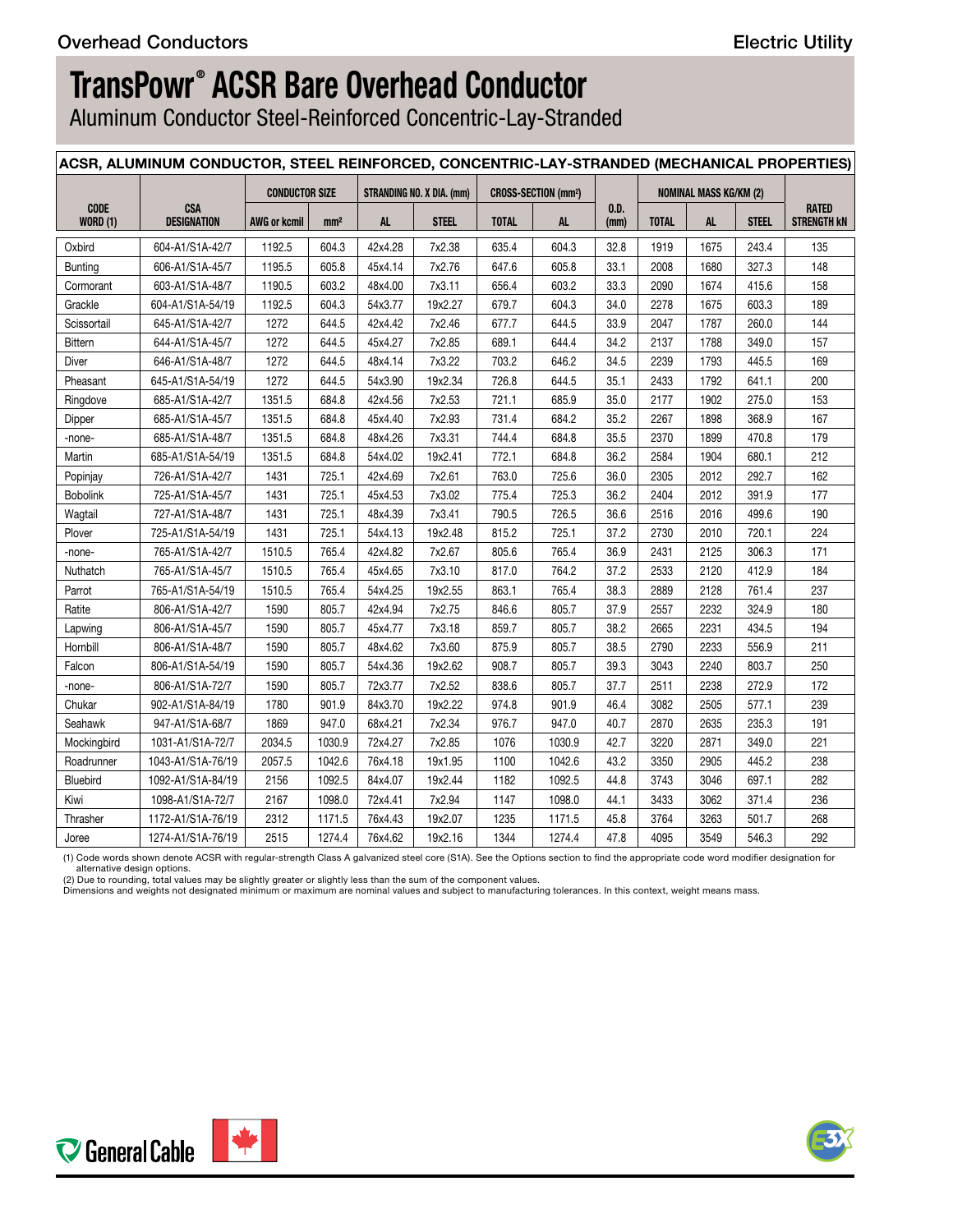Aluminum Conductor Steel-Reinforced Concentric-Lay-Stranded

### **ACSR, ALUMINUM CONDUCTOR, STEEL REINFORCED, CONCENTRIC-LAY-STRANDED (ELECTRICAL PROPERTIES)**

| <b>REACTANCE</b><br><b>MEAN RADIUS</b><br><b>CODE</b><br>AC @75°C<br>STANDARD  <br>E3X®<br><b>CM</b><br><b>OHM/KM (5)</b><br>MEGAOHM-KM (5)<br><b>WORD</b><br><b>AWG or kcmil</b><br><b>STEEL</b><br>DC @20°C   AC @25°C  <br>mm <sup>2</sup><br>AL.<br>87.29%<br>0.05076<br>1031<br>1210<br>1.29<br>1192.5<br>604.3<br>12.68%<br>0.04795<br>0.06016<br>0.2382<br>Oxbird<br>1214<br>0.2372<br>1195.5<br>83.67%<br>16.30%<br>0.04797<br>0.05066<br>0.06007<br>1034<br>1.31<br>Bunting<br>605.8<br>19.89%<br>0.04801<br>0.05058<br>0.06002<br>1218<br>0.2359<br>1190.5<br>603.2<br>80.10%<br>1037<br>1.33<br>Cormorant<br>26.48%<br>0.05040<br>0.05988<br>1227<br>0.2336<br>1192.5<br>604.3<br>73.53%<br>0.04804<br>1043<br>1.38<br>Grackle<br>12.70%<br>0.04497<br>0.04783<br>1261<br>1272<br>644.5<br>87.30%<br>0.05661<br>1072<br>1.34<br>0.2356<br>Scissortail<br>1272<br>1265<br>644.5<br>83.67%<br>16.33%<br>0.04499<br>0.04773<br>0.05652<br>1075<br>1.36<br>0.2346<br>Bittern<br>0.04760<br>0.05642<br>Diver<br>1272<br>644.5<br>80.08%<br>19.90%<br>0.04499<br>1078<br>1270<br>1.38<br>0.2336<br>1272<br>26.35%<br>0.04502<br>0.04741<br>0.05627<br>1085<br>1279<br>1.42<br>0.2313<br>Pheasant<br>644.5<br>73.65%<br>1.38<br>1351.5<br>684.8<br>87.37%<br>12.63%<br>0.04230<br>0.04523<br>0.05345<br>1112<br>1310<br>0.2336<br>Ringdove<br>0.04233<br>1315<br>1351.5<br>83.72%<br>16.27%<br>0.04512<br>0.05337<br>1115<br>1.40<br>0.2323<br>684.8<br>Dipper<br>1351.5<br>19.86%<br>0.04235<br>0.04501<br>0.05328<br>1118<br>1320<br>1.42<br>0.2313<br>684.8<br>80.13%<br>-none-<br>26.32%<br>0.04239<br>0.04481<br>0.05313<br>1125<br>1329<br>0.2290<br>1351.5<br>684.8<br>73.68%<br>1.46<br>0.1349<br>Martin<br>12.70%<br>0.03995<br>0.05068<br>1358<br>1431<br>725.1<br>87.29%<br>0.04295<br>1150<br>1.42<br>0.2313<br>0.1351<br>Popinjay<br>83.69%<br>16.30%<br>0.03999<br>0.04284<br>0.05060<br>1363<br>0.2303<br>0.1348<br>1431<br>725.1<br>1154<br>1.44<br><b>Bobolink</b><br>19.86%<br>0.03998<br>0.04269<br>0.05047<br>1158<br>1369<br>1.46<br>0.2290<br>0.1343<br>1431<br>725.1<br>80.13%<br>Wagtail<br>0.05032<br>1379<br>0.2267<br>Plover<br>725.1<br>73.63%<br>26.38%<br>0.04003<br>0.04249<br>1.51<br>0.1335<br>1431<br>1165<br>1510.5<br>765.4<br>12.60%<br>0.03787<br>0.04094<br>0.04823<br>1187<br>1404<br>1.45<br>0.2293<br>87.41%<br>0.1339<br>-none-<br>0.03788<br>0.2280<br>1510.5<br>765.4<br>83.70%<br>16.30%<br>0.04079<br>0.04811<br>1410<br>1.48<br>0.1335<br>1191<br>Nuthatch<br>26.36%<br>0.03790<br>0.04779<br>1427<br>1.55<br>Parrot<br>1510.5<br>765.4<br>73.66%<br>0.04041<br>1204<br>0.2247<br>0.1322<br>1451<br>0.2274<br>Ratite<br>1590<br>805.7<br>87.29%<br>12.71%<br>0.03595<br>0.03909<br>0.04598<br>1224<br>1.49<br>0.1326<br>83.71%<br>16.30%<br>0.03597<br>0.03895<br>0.04587<br>1228<br>1456<br>1590<br>805.7<br>1.51<br>0.2264<br>0.1322<br>Lapwing<br>0.03600<br>1590<br>805.7<br>80.04%<br>19.96%<br>0.03883<br>0.04577<br>1232<br>1462<br>0.2251<br>0.1319<br>1.54<br>Hornbill<br>0.03858<br>1590<br>805.7<br>73.61%<br>26.41%<br>0.03603<br>0.04557<br>1241<br>1474<br>1.59<br>0.2228<br>0.1310<br>Falcon<br>0.03932<br>1445<br>1.49<br>0.2277<br>1590<br>805.7<br>10.87%<br>0.03611<br>0.04624<br>1220<br>0.1328<br>89.13%<br>-none-<br>0.05746<br>1329<br>Chukar<br>1780<br>901.9<br>81.28%<br>18.72%<br>0.04584<br>0.04847<br>1115<br>1.61<br>0.2218<br>0.1292<br>1869<br>1336<br>1591<br>0.2225<br>947.0<br>91.81%<br>8.20%<br>0.03071<br>0.03432<br>0.04009<br>1.60<br>0.1292<br>Seahawk<br>10.84%<br>0.02822<br>0.03187<br>0.03712<br>1679<br>1.69<br>2034.5<br>1030.9<br>89.16%<br>1405<br>0.2182<br>0.1269<br>Mockingbird<br>2057.5<br>1042.6<br>86.72%<br>13.29%<br>0.02793<br>0.03145<br>0.03666<br>1696<br>0.2172<br>0.1264<br>1418<br>1.71<br>Roadrunner<br>0.02666<br>1758<br>2156<br>1092.5<br>81.38%<br>18.62%<br>0.02999<br>0.03497<br>1466<br>1.79<br>0.2136<br>0.1247<br>Bluebird<br>1098.0<br>10.82%<br>0.02649<br>0.03027<br>1744<br>Kiwi<br>2167<br>89.19%<br>0.03516<br>1456<br>1.74<br>0.2159<br>0.1254<br>2312<br>1171.5<br>86.69%<br>13.33%<br>0.02485<br>0.02862<br>0.03317<br>1514<br>1818<br>0.2126<br>0.1236<br>Thrasher<br>1.81<br>0.1216<br>1274.4 |       |      | <b>CONDUCTOR SIZE</b> |        | <b>PERCENT BY MASS</b> |         | <b>RESISTANCE (3)OHMS/KM</b> |         | AMPACITY @75°C (4) |      | <b>GEOMETRIC</b> | <b>INDUCTIVE</b> | <b>CAPACITIVE</b> |
|-----------------------------------------------------------------------------------------------------------------------------------------------------------------------------------------------------------------------------------------------------------------------------------------------------------------------------------------------------------------------------------------------------------------------------------------------------------------------------------------------------------------------------------------------------------------------------------------------------------------------------------------------------------------------------------------------------------------------------------------------------------------------------------------------------------------------------------------------------------------------------------------------------------------------------------------------------------------------------------------------------------------------------------------------------------------------------------------------------------------------------------------------------------------------------------------------------------------------------------------------------------------------------------------------------------------------------------------------------------------------------------------------------------------------------------------------------------------------------------------------------------------------------------------------------------------------------------------------------------------------------------------------------------------------------------------------------------------------------------------------------------------------------------------------------------------------------------------------------------------------------------------------------------------------------------------------------------------------------------------------------------------------------------------------------------------------------------------------------------------------------------------------------------------------------------------------------------------------------------------------------------------------------------------------------------------------------------------------------------------------------------------------------------------------------------------------------------------------------------------------------------------------------------------------------------------------------------------------------------------------------------------------------------------------------------------------------------------------------------------------------------------------------------------------------------------------------------------------------------------------------------------------------------------------------------------------------------------------------------------------------------------------------------------------------------------------------------------------------------------------------------------------------------------------------------------------------------------------------------------------------------------------------------------------------------------------------------------------------------------------------------------------------------------------------------------------------------------------------------------------------------------------------------------------------------------------------------------------------------------------------------------------------------------------------------------------------------------------------------------------------------------------------------------------------------------------------------------------------------------------------------------------------------------------------------------------------------------------------------------------------------------------------------------------------------------------------------------------------------------------------------------------------------------------------------------------------------------------------------------|-------|------|-----------------------|--------|------------------------|---------|------------------------------|---------|--------------------|------|------------------|------------------|-------------------|
|                                                                                                                                                                                                                                                                                                                                                                                                                                                                                                                                                                                                                                                                                                                                                                                                                                                                                                                                                                                                                                                                                                                                                                                                                                                                                                                                                                                                                                                                                                                                                                                                                                                                                                                                                                                                                                                                                                                                                                                                                                                                                                                                                                                                                                                                                                                                                                                                                                                                                                                                                                                                                                                                                                                                                                                                                                                                                                                                                                                                                                                                                                                                                                                                                                                                                                                                                                                                                                                                                                                                                                                                                                                                                                                                                                                                                                                                                                                                                                                                                                                                                                                                                                                                                                         |       |      |                       |        |                        |         |                              |         |                    |      |                  |                  | <b>REACTANCE</b>  |
|                                                                                                                                                                                                                                                                                                                                                                                                                                                                                                                                                                                                                                                                                                                                                                                                                                                                                                                                                                                                                                                                                                                                                                                                                                                                                                                                                                                                                                                                                                                                                                                                                                                                                                                                                                                                                                                                                                                                                                                                                                                                                                                                                                                                                                                                                                                                                                                                                                                                                                                                                                                                                                                                                                                                                                                                                                                                                                                                                                                                                                                                                                                                                                                                                                                                                                                                                                                                                                                                                                                                                                                                                                                                                                                                                                                                                                                                                                                                                                                                                                                                                                                                                                                                                                         |       |      |                       |        |                        |         |                              |         |                    |      |                  |                  |                   |
|                                                                                                                                                                                                                                                                                                                                                                                                                                                                                                                                                                                                                                                                                                                                                                                                                                                                                                                                                                                                                                                                                                                                                                                                                                                                                                                                                                                                                                                                                                                                                                                                                                                                                                                                                                                                                                                                                                                                                                                                                                                                                                                                                                                                                                                                                                                                                                                                                                                                                                                                                                                                                                                                                                                                                                                                                                                                                                                                                                                                                                                                                                                                                                                                                                                                                                                                                                                                                                                                                                                                                                                                                                                                                                                                                                                                                                                                                                                                                                                                                                                                                                                                                                                                                                         |       |      |                       |        |                        |         |                              |         |                    |      |                  |                  | 0.1395            |
|                                                                                                                                                                                                                                                                                                                                                                                                                                                                                                                                                                                                                                                                                                                                                                                                                                                                                                                                                                                                                                                                                                                                                                                                                                                                                                                                                                                                                                                                                                                                                                                                                                                                                                                                                                                                                                                                                                                                                                                                                                                                                                                                                                                                                                                                                                                                                                                                                                                                                                                                                                                                                                                                                                                                                                                                                                                                                                                                                                                                                                                                                                                                                                                                                                                                                                                                                                                                                                                                                                                                                                                                                                                                                                                                                                                                                                                                                                                                                                                                                                                                                                                                                                                                                                         |       |      |                       |        |                        |         |                              |         |                    |      |                  |                  | 0.1391            |
|                                                                                                                                                                                                                                                                                                                                                                                                                                                                                                                                                                                                                                                                                                                                                                                                                                                                                                                                                                                                                                                                                                                                                                                                                                                                                                                                                                                                                                                                                                                                                                                                                                                                                                                                                                                                                                                                                                                                                                                                                                                                                                                                                                                                                                                                                                                                                                                                                                                                                                                                                                                                                                                                                                                                                                                                                                                                                                                                                                                                                                                                                                                                                                                                                                                                                                                                                                                                                                                                                                                                                                                                                                                                                                                                                                                                                                                                                                                                                                                                                                                                                                                                                                                                                                         |       |      |                       |        |                        |         |                              |         |                    |      |                  |                  | 0.1387            |
|                                                                                                                                                                                                                                                                                                                                                                                                                                                                                                                                                                                                                                                                                                                                                                                                                                                                                                                                                                                                                                                                                                                                                                                                                                                                                                                                                                                                                                                                                                                                                                                                                                                                                                                                                                                                                                                                                                                                                                                                                                                                                                                                                                                                                                                                                                                                                                                                                                                                                                                                                                                                                                                                                                                                                                                                                                                                                                                                                                                                                                                                                                                                                                                                                                                                                                                                                                                                                                                                                                                                                                                                                                                                                                                                                                                                                                                                                                                                                                                                                                                                                                                                                                                                                                         |       |      |                       |        |                        |         |                              |         |                    |      |                  |                  | 0.1378            |
|                                                                                                                                                                                                                                                                                                                                                                                                                                                                                                                                                                                                                                                                                                                                                                                                                                                                                                                                                                                                                                                                                                                                                                                                                                                                                                                                                                                                                                                                                                                                                                                                                                                                                                                                                                                                                                                                                                                                                                                                                                                                                                                                                                                                                                                                                                                                                                                                                                                                                                                                                                                                                                                                                                                                                                                                                                                                                                                                                                                                                                                                                                                                                                                                                                                                                                                                                                                                                                                                                                                                                                                                                                                                                                                                                                                                                                                                                                                                                                                                                                                                                                                                                                                                                                         |       |      |                       |        |                        |         |                              |         |                    |      |                  |                  | 0.1379            |
|                                                                                                                                                                                                                                                                                                                                                                                                                                                                                                                                                                                                                                                                                                                                                                                                                                                                                                                                                                                                                                                                                                                                                                                                                                                                                                                                                                                                                                                                                                                                                                                                                                                                                                                                                                                                                                                                                                                                                                                                                                                                                                                                                                                                                                                                                                                                                                                                                                                                                                                                                                                                                                                                                                                                                                                                                                                                                                                                                                                                                                                                                                                                                                                                                                                                                                                                                                                                                                                                                                                                                                                                                                                                                                                                                                                                                                                                                                                                                                                                                                                                                                                                                                                                                                         |       |      |                       |        |                        |         |                              |         |                    |      |                  |                  | 0.1376            |
|                                                                                                                                                                                                                                                                                                                                                                                                                                                                                                                                                                                                                                                                                                                                                                                                                                                                                                                                                                                                                                                                                                                                                                                                                                                                                                                                                                                                                                                                                                                                                                                                                                                                                                                                                                                                                                                                                                                                                                                                                                                                                                                                                                                                                                                                                                                                                                                                                                                                                                                                                                                                                                                                                                                                                                                                                                                                                                                                                                                                                                                                                                                                                                                                                                                                                                                                                                                                                                                                                                                                                                                                                                                                                                                                                                                                                                                                                                                                                                                                                                                                                                                                                                                                                                         |       |      |                       |        |                        |         |                              |         |                    |      |                  |                  | 0.1372            |
|                                                                                                                                                                                                                                                                                                                                                                                                                                                                                                                                                                                                                                                                                                                                                                                                                                                                                                                                                                                                                                                                                                                                                                                                                                                                                                                                                                                                                                                                                                                                                                                                                                                                                                                                                                                                                                                                                                                                                                                                                                                                                                                                                                                                                                                                                                                                                                                                                                                                                                                                                                                                                                                                                                                                                                                                                                                                                                                                                                                                                                                                                                                                                                                                                                                                                                                                                                                                                                                                                                                                                                                                                                                                                                                                                                                                                                                                                                                                                                                                                                                                                                                                                                                                                                         |       |      |                       |        |                        |         |                              |         |                    |      |                  |                  | 0.1363            |
|                                                                                                                                                                                                                                                                                                                                                                                                                                                                                                                                                                                                                                                                                                                                                                                                                                                                                                                                                                                                                                                                                                                                                                                                                                                                                                                                                                                                                                                                                                                                                                                                                                                                                                                                                                                                                                                                                                                                                                                                                                                                                                                                                                                                                                                                                                                                                                                                                                                                                                                                                                                                                                                                                                                                                                                                                                                                                                                                                                                                                                                                                                                                                                                                                                                                                                                                                                                                                                                                                                                                                                                                                                                                                                                                                                                                                                                                                                                                                                                                                                                                                                                                                                                                                                         |       |      |                       |        |                        |         |                              |         |                    |      |                  |                  | 0.1365            |
|                                                                                                                                                                                                                                                                                                                                                                                                                                                                                                                                                                                                                                                                                                                                                                                                                                                                                                                                                                                                                                                                                                                                                                                                                                                                                                                                                                                                                                                                                                                                                                                                                                                                                                                                                                                                                                                                                                                                                                                                                                                                                                                                                                                                                                                                                                                                                                                                                                                                                                                                                                                                                                                                                                                                                                                                                                                                                                                                                                                                                                                                                                                                                                                                                                                                                                                                                                                                                                                                                                                                                                                                                                                                                                                                                                                                                                                                                                                                                                                                                                                                                                                                                                                                                                         |       |      |                       |        |                        |         |                              |         |                    |      |                  |                  | 0.1361            |
|                                                                                                                                                                                                                                                                                                                                                                                                                                                                                                                                                                                                                                                                                                                                                                                                                                                                                                                                                                                                                                                                                                                                                                                                                                                                                                                                                                                                                                                                                                                                                                                                                                                                                                                                                                                                                                                                                                                                                                                                                                                                                                                                                                                                                                                                                                                                                                                                                                                                                                                                                                                                                                                                                                                                                                                                                                                                                                                                                                                                                                                                                                                                                                                                                                                                                                                                                                                                                                                                                                                                                                                                                                                                                                                                                                                                                                                                                                                                                                                                                                                                                                                                                                                                                                         |       |      |                       |        |                        |         |                              |         |                    |      |                  |                  | 0.1357            |
|                                                                                                                                                                                                                                                                                                                                                                                                                                                                                                                                                                                                                                                                                                                                                                                                                                                                                                                                                                                                                                                                                                                                                                                                                                                                                                                                                                                                                                                                                                                                                                                                                                                                                                                                                                                                                                                                                                                                                                                                                                                                                                                                                                                                                                                                                                                                                                                                                                                                                                                                                                                                                                                                                                                                                                                                                                                                                                                                                                                                                                                                                                                                                                                                                                                                                                                                                                                                                                                                                                                                                                                                                                                                                                                                                                                                                                                                                                                                                                                                                                                                                                                                                                                                                                         |       |      |                       |        |                        |         |                              |         |                    |      |                  |                  |                   |
|                                                                                                                                                                                                                                                                                                                                                                                                                                                                                                                                                                                                                                                                                                                                                                                                                                                                                                                                                                                                                                                                                                                                                                                                                                                                                                                                                                                                                                                                                                                                                                                                                                                                                                                                                                                                                                                                                                                                                                                                                                                                                                                                                                                                                                                                                                                                                                                                                                                                                                                                                                                                                                                                                                                                                                                                                                                                                                                                                                                                                                                                                                                                                                                                                                                                                                                                                                                                                                                                                                                                                                                                                                                                                                                                                                                                                                                                                                                                                                                                                                                                                                                                                                                                                                         |       |      |                       |        |                        |         |                              |         |                    |      |                  |                  |                   |
|                                                                                                                                                                                                                                                                                                                                                                                                                                                                                                                                                                                                                                                                                                                                                                                                                                                                                                                                                                                                                                                                                                                                                                                                                                                                                                                                                                                                                                                                                                                                                                                                                                                                                                                                                                                                                                                                                                                                                                                                                                                                                                                                                                                                                                                                                                                                                                                                                                                                                                                                                                                                                                                                                                                                                                                                                                                                                                                                                                                                                                                                                                                                                                                                                                                                                                                                                                                                                                                                                                                                                                                                                                                                                                                                                                                                                                                                                                                                                                                                                                                                                                                                                                                                                                         |       |      |                       |        |                        |         |                              |         |                    |      |                  |                  |                   |
|                                                                                                                                                                                                                                                                                                                                                                                                                                                                                                                                                                                                                                                                                                                                                                                                                                                                                                                                                                                                                                                                                                                                                                                                                                                                                                                                                                                                                                                                                                                                                                                                                                                                                                                                                                                                                                                                                                                                                                                                                                                                                                                                                                                                                                                                                                                                                                                                                                                                                                                                                                                                                                                                                                                                                                                                                                                                                                                                                                                                                                                                                                                                                                                                                                                                                                                                                                                                                                                                                                                                                                                                                                                                                                                                                                                                                                                                                                                                                                                                                                                                                                                                                                                                                                         |       |      |                       |        |                        |         |                              |         |                    |      |                  |                  |                   |
|                                                                                                                                                                                                                                                                                                                                                                                                                                                                                                                                                                                                                                                                                                                                                                                                                                                                                                                                                                                                                                                                                                                                                                                                                                                                                                                                                                                                                                                                                                                                                                                                                                                                                                                                                                                                                                                                                                                                                                                                                                                                                                                                                                                                                                                                                                                                                                                                                                                                                                                                                                                                                                                                                                                                                                                                                                                                                                                                                                                                                                                                                                                                                                                                                                                                                                                                                                                                                                                                                                                                                                                                                                                                                                                                                                                                                                                                                                                                                                                                                                                                                                                                                                                                                                         |       |      |                       |        |                        |         |                              |         |                    |      |                  |                  |                   |
|                                                                                                                                                                                                                                                                                                                                                                                                                                                                                                                                                                                                                                                                                                                                                                                                                                                                                                                                                                                                                                                                                                                                                                                                                                                                                                                                                                                                                                                                                                                                                                                                                                                                                                                                                                                                                                                                                                                                                                                                                                                                                                                                                                                                                                                                                                                                                                                                                                                                                                                                                                                                                                                                                                                                                                                                                                                                                                                                                                                                                                                                                                                                                                                                                                                                                                                                                                                                                                                                                                                                                                                                                                                                                                                                                                                                                                                                                                                                                                                                                                                                                                                                                                                                                                         |       |      |                       |        |                        |         |                              |         |                    |      |                  |                  |                   |
|                                                                                                                                                                                                                                                                                                                                                                                                                                                                                                                                                                                                                                                                                                                                                                                                                                                                                                                                                                                                                                                                                                                                                                                                                                                                                                                                                                                                                                                                                                                                                                                                                                                                                                                                                                                                                                                                                                                                                                                                                                                                                                                                                                                                                                                                                                                                                                                                                                                                                                                                                                                                                                                                                                                                                                                                                                                                                                                                                                                                                                                                                                                                                                                                                                                                                                                                                                                                                                                                                                                                                                                                                                                                                                                                                                                                                                                                                                                                                                                                                                                                                                                                                                                                                                         |       |      |                       |        |                        |         |                              |         |                    |      |                  |                  |                   |
|                                                                                                                                                                                                                                                                                                                                                                                                                                                                                                                                                                                                                                                                                                                                                                                                                                                                                                                                                                                                                                                                                                                                                                                                                                                                                                                                                                                                                                                                                                                                                                                                                                                                                                                                                                                                                                                                                                                                                                                                                                                                                                                                                                                                                                                                                                                                                                                                                                                                                                                                                                                                                                                                                                                                                                                                                                                                                                                                                                                                                                                                                                                                                                                                                                                                                                                                                                                                                                                                                                                                                                                                                                                                                                                                                                                                                                                                                                                                                                                                                                                                                                                                                                                                                                         |       |      |                       |        |                        |         |                              |         |                    |      |                  |                  |                   |
|                                                                                                                                                                                                                                                                                                                                                                                                                                                                                                                                                                                                                                                                                                                                                                                                                                                                                                                                                                                                                                                                                                                                                                                                                                                                                                                                                                                                                                                                                                                                                                                                                                                                                                                                                                                                                                                                                                                                                                                                                                                                                                                                                                                                                                                                                                                                                                                                                                                                                                                                                                                                                                                                                                                                                                                                                                                                                                                                                                                                                                                                                                                                                                                                                                                                                                                                                                                                                                                                                                                                                                                                                                                                                                                                                                                                                                                                                                                                                                                                                                                                                                                                                                                                                                         |       |      |                       |        |                        |         |                              |         |                    |      |                  |                  |                   |
|                                                                                                                                                                                                                                                                                                                                                                                                                                                                                                                                                                                                                                                                                                                                                                                                                                                                                                                                                                                                                                                                                                                                                                                                                                                                                                                                                                                                                                                                                                                                                                                                                                                                                                                                                                                                                                                                                                                                                                                                                                                                                                                                                                                                                                                                                                                                                                                                                                                                                                                                                                                                                                                                                                                                                                                                                                                                                                                                                                                                                                                                                                                                                                                                                                                                                                                                                                                                                                                                                                                                                                                                                                                                                                                                                                                                                                                                                                                                                                                                                                                                                                                                                                                                                                         |       |      |                       |        |                        |         |                              |         |                    |      |                  |                  |                   |
|                                                                                                                                                                                                                                                                                                                                                                                                                                                                                                                                                                                                                                                                                                                                                                                                                                                                                                                                                                                                                                                                                                                                                                                                                                                                                                                                                                                                                                                                                                                                                                                                                                                                                                                                                                                                                                                                                                                                                                                                                                                                                                                                                                                                                                                                                                                                                                                                                                                                                                                                                                                                                                                                                                                                                                                                                                                                                                                                                                                                                                                                                                                                                                                                                                                                                                                                                                                                                                                                                                                                                                                                                                                                                                                                                                                                                                                                                                                                                                                                                                                                                                                                                                                                                                         |       |      |                       |        |                        |         |                              |         |                    |      |                  |                  |                   |
|                                                                                                                                                                                                                                                                                                                                                                                                                                                                                                                                                                                                                                                                                                                                                                                                                                                                                                                                                                                                                                                                                                                                                                                                                                                                                                                                                                                                                                                                                                                                                                                                                                                                                                                                                                                                                                                                                                                                                                                                                                                                                                                                                                                                                                                                                                                                                                                                                                                                                                                                                                                                                                                                                                                                                                                                                                                                                                                                                                                                                                                                                                                                                                                                                                                                                                                                                                                                                                                                                                                                                                                                                                                                                                                                                                                                                                                                                                                                                                                                                                                                                                                                                                                                                                         |       |      |                       |        |                        |         |                              |         |                    |      |                  |                  |                   |
|                                                                                                                                                                                                                                                                                                                                                                                                                                                                                                                                                                                                                                                                                                                                                                                                                                                                                                                                                                                                                                                                                                                                                                                                                                                                                                                                                                                                                                                                                                                                                                                                                                                                                                                                                                                                                                                                                                                                                                                                                                                                                                                                                                                                                                                                                                                                                                                                                                                                                                                                                                                                                                                                                                                                                                                                                                                                                                                                                                                                                                                                                                                                                                                                                                                                                                                                                                                                                                                                                                                                                                                                                                                                                                                                                                                                                                                                                                                                                                                                                                                                                                                                                                                                                                         |       |      |                       |        |                        |         |                              |         |                    |      |                  |                  |                   |
|                                                                                                                                                                                                                                                                                                                                                                                                                                                                                                                                                                                                                                                                                                                                                                                                                                                                                                                                                                                                                                                                                                                                                                                                                                                                                                                                                                                                                                                                                                                                                                                                                                                                                                                                                                                                                                                                                                                                                                                                                                                                                                                                                                                                                                                                                                                                                                                                                                                                                                                                                                                                                                                                                                                                                                                                                                                                                                                                                                                                                                                                                                                                                                                                                                                                                                                                                                                                                                                                                                                                                                                                                                                                                                                                                                                                                                                                                                                                                                                                                                                                                                                                                                                                                                         |       |      |                       |        |                        |         |                              |         |                    |      |                  |                  |                   |
|                                                                                                                                                                                                                                                                                                                                                                                                                                                                                                                                                                                                                                                                                                                                                                                                                                                                                                                                                                                                                                                                                                                                                                                                                                                                                                                                                                                                                                                                                                                                                                                                                                                                                                                                                                                                                                                                                                                                                                                                                                                                                                                                                                                                                                                                                                                                                                                                                                                                                                                                                                                                                                                                                                                                                                                                                                                                                                                                                                                                                                                                                                                                                                                                                                                                                                                                                                                                                                                                                                                                                                                                                                                                                                                                                                                                                                                                                                                                                                                                                                                                                                                                                                                                                                         |       |      |                       |        |                        |         |                              |         |                    |      |                  |                  |                   |
|                                                                                                                                                                                                                                                                                                                                                                                                                                                                                                                                                                                                                                                                                                                                                                                                                                                                                                                                                                                                                                                                                                                                                                                                                                                                                                                                                                                                                                                                                                                                                                                                                                                                                                                                                                                                                                                                                                                                                                                                                                                                                                                                                                                                                                                                                                                                                                                                                                                                                                                                                                                                                                                                                                                                                                                                                                                                                                                                                                                                                                                                                                                                                                                                                                                                                                                                                                                                                                                                                                                                                                                                                                                                                                                                                                                                                                                                                                                                                                                                                                                                                                                                                                                                                                         |       |      |                       |        |                        |         |                              |         |                    |      |                  |                  |                   |
|                                                                                                                                                                                                                                                                                                                                                                                                                                                                                                                                                                                                                                                                                                                                                                                                                                                                                                                                                                                                                                                                                                                                                                                                                                                                                                                                                                                                                                                                                                                                                                                                                                                                                                                                                                                                                                                                                                                                                                                                                                                                                                                                                                                                                                                                                                                                                                                                                                                                                                                                                                                                                                                                                                                                                                                                                                                                                                                                                                                                                                                                                                                                                                                                                                                                                                                                                                                                                                                                                                                                                                                                                                                                                                                                                                                                                                                                                                                                                                                                                                                                                                                                                                                                                                         |       |      |                       |        |                        |         |                              |         |                    |      |                  |                  |                   |
|                                                                                                                                                                                                                                                                                                                                                                                                                                                                                                                                                                                                                                                                                                                                                                                                                                                                                                                                                                                                                                                                                                                                                                                                                                                                                                                                                                                                                                                                                                                                                                                                                                                                                                                                                                                                                                                                                                                                                                                                                                                                                                                                                                                                                                                                                                                                                                                                                                                                                                                                                                                                                                                                                                                                                                                                                                                                                                                                                                                                                                                                                                                                                                                                                                                                                                                                                                                                                                                                                                                                                                                                                                                                                                                                                                                                                                                                                                                                                                                                                                                                                                                                                                                                                                         |       |      |                       |        |                        |         |                              |         |                    |      |                  |                  |                   |
|                                                                                                                                                                                                                                                                                                                                                                                                                                                                                                                                                                                                                                                                                                                                                                                                                                                                                                                                                                                                                                                                                                                                                                                                                                                                                                                                                                                                                                                                                                                                                                                                                                                                                                                                                                                                                                                                                                                                                                                                                                                                                                                                                                                                                                                                                                                                                                                                                                                                                                                                                                                                                                                                                                                                                                                                                                                                                                                                                                                                                                                                                                                                                                                                                                                                                                                                                                                                                                                                                                                                                                                                                                                                                                                                                                                                                                                                                                                                                                                                                                                                                                                                                                                                                                         |       |      |                       |        |                        |         |                              |         |                    |      |                  |                  |                   |
|                                                                                                                                                                                                                                                                                                                                                                                                                                                                                                                                                                                                                                                                                                                                                                                                                                                                                                                                                                                                                                                                                                                                                                                                                                                                                                                                                                                                                                                                                                                                                                                                                                                                                                                                                                                                                                                                                                                                                                                                                                                                                                                                                                                                                                                                                                                                                                                                                                                                                                                                                                                                                                                                                                                                                                                                                                                                                                                                                                                                                                                                                                                                                                                                                                                                                                                                                                                                                                                                                                                                                                                                                                                                                                                                                                                                                                                                                                                                                                                                                                                                                                                                                                                                                                         |       |      |                       |        |                        |         |                              |         |                    |      |                  |                  |                   |
|                                                                                                                                                                                                                                                                                                                                                                                                                                                                                                                                                                                                                                                                                                                                                                                                                                                                                                                                                                                                                                                                                                                                                                                                                                                                                                                                                                                                                                                                                                                                                                                                                                                                                                                                                                                                                                                                                                                                                                                                                                                                                                                                                                                                                                                                                                                                                                                                                                                                                                                                                                                                                                                                                                                                                                                                                                                                                                                                                                                                                                                                                                                                                                                                                                                                                                                                                                                                                                                                                                                                                                                                                                                                                                                                                                                                                                                                                                                                                                                                                                                                                                                                                                                                                                         | Joree | 2515 |                       | 86.67% | 13.34%                 | 0.02284 | 0.02680                      | 0.03093 | 1585               | 1910 | 1.89             | 0.2097           |                   |

(3) Based on a conductivity of 61.0% IACS at 20˚C for aluminum. Per CSA C61089, the conductivity of the steel is not to be factored in. For the AWG sizes of ACSR, the

approximated hysteresis losses in the steel are included.<br>(4) Based on a conductor temperature of 75°C at 60 Hz and the following conditions, 32°C ambient temperature, 1.98 ft/sec (0.6 m/sec) crosswind (90° to conductor), of emissivity for a standard conductor and 0.9 for a E3X coated conductor, 0.5 coefficient of absorptivity for a standard conductor and 0.2 for a E3X coated conductor, 42° northern latitude, sea level elevation, 90° azimuth of line (East-West), clear atmosphere, and a date and time of noon on July 1 (resulting in 95.0 W/ft² of solar and sky radiated<br>heat). Actual ampacity will differ based o

(5) Values for inductive reactance and capacitive reactance are expressed in terms of a 1 ft radius (30.48 cm).



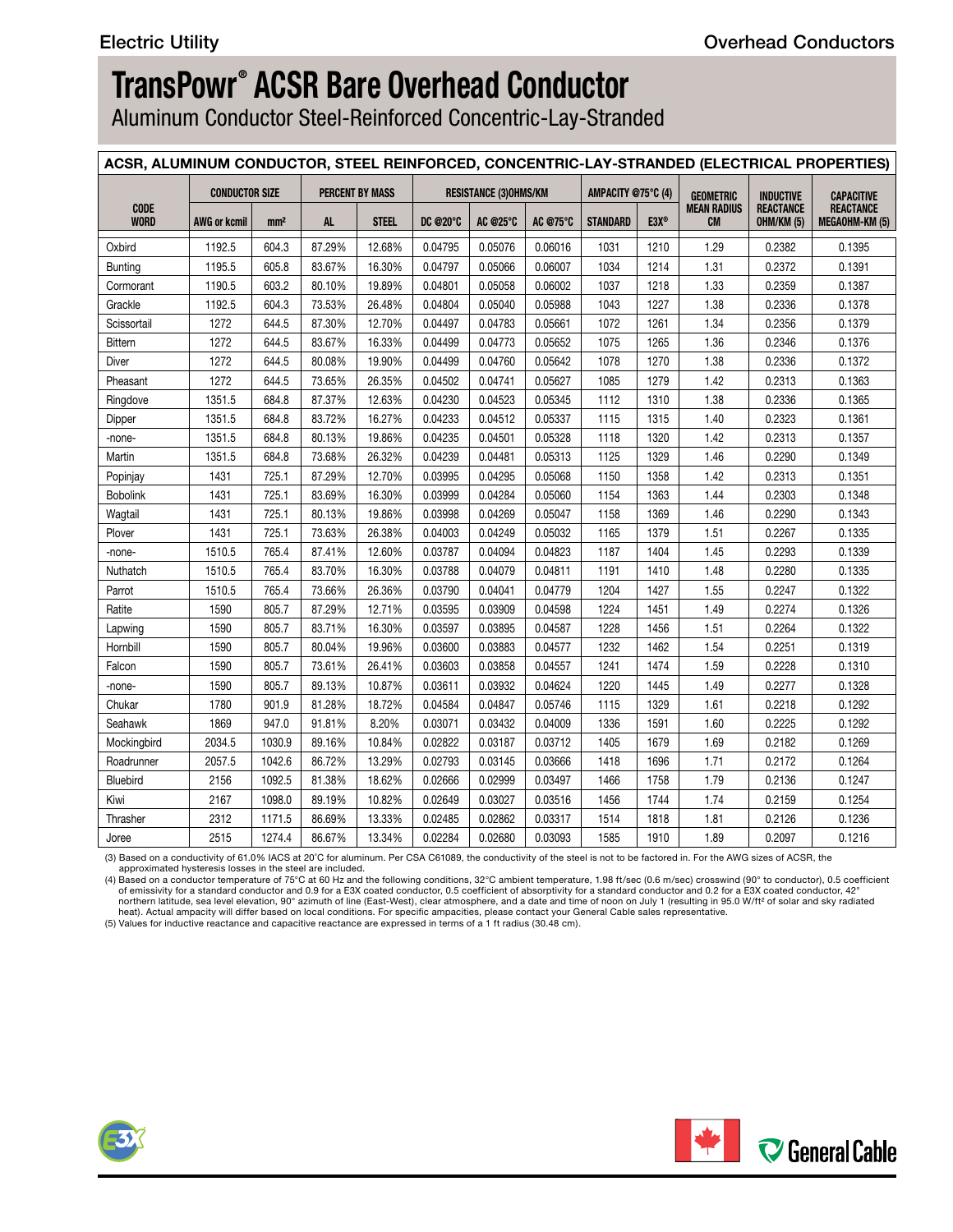Aluminum Conductor Steel-Reinforced Concentric-Lay-Stranded

#### **ACSR, ALUMINUM CONDUCTOR, STEEL REINFORCED, CONCENTRIC-LAY-STRANDED HIGH-STRENGTH STRANDING (MECHANICAL PROPERTIES)**

|               | <b>INGH-STRENGTH STRANDING (MEGHANIGAL FROFERTIES)</b> |       |                 |         |              |              |                                                                                  |              |              |                        |              |                      |
|---------------|--------------------------------------------------------|-------|-----------------|---------|--------------|--------------|----------------------------------------------------------------------------------|--------------|--------------|------------------------|--------------|----------------------|
|               |                                                        |       |                 |         |              |              | CONDUCTOR SIZE   STRANDING NO. X DIA. (mm)   CROSS-SECTION SQ (mm <sup>2</sup> ) |              |              | NOMINAL MASS KG/KM (2) |              |                      |
| CODE WORD (1) | <b>CSA DESIGNATION</b>                                 | kcmil | mm <sup>2</sup> |         | <b>STEEL</b> | <b>TOTAL</b> | <b>AL</b>                                                                        | 0.D.<br>(mm) | <b>TOTAL</b> | <b>AL</b>              | <b>STEEL</b> | RATED<br>STRENGTH KN |
| Grouse        | 41-A1/S1A-8/1                                          | 80.0  | 40.5            | 8x2.54  | 1x4.24       | 54.7         | 40.5                                                                             | 9.32         | 221.5        | 111.6                  | 109.9        | 22.8                 |
| Petrel        | 52-A1/S1A-12/7                                         | 101.8 | 51.6            | 12x2.34 | 7x2.34       | 81.7         | 51.6                                                                             | 11.7         | 377.9        | 142.6                  | 235.3        | 43.9                 |
| Minorca       | 56-A1/S1A-12/7                                         | 110.7 | 56.1            | 12x2.44 | 7x2.44       | 88.8         | 56.1                                                                             | 12.2         | 410.9        | 155.1                  | 255.8        | 47.7                 |
| Leghorn       | 68-A1/S1A-12/7                                         | 134.6 | 68.2            | 12x2.69 | 7x2.69       | 108.0        | 68.2                                                                             | 13.5         | 499.4        | 188.5                  | 310.9        | 57.6                 |
| Guinea        | 81-A1/S1A-12/7                                         | 159.0 | 80.6            | 12x2.92 | 7x2.92       | 127.2        | 80.6                                                                             | 14.6         | 588.4        | 222.1                  | 366.4        | 67.5                 |
| Dotterel      | 90-A1/S1A-12/7                                         | 176.8 | 89.6            | 12x3.08 | 7x3.08       | 141.6        | 89.6                                                                             | 15.4         | 654.7        | 247.1                  | 407.6        | 72.6                 |
| Dorking       | 97-A1/S1A-12/7                                         | 190.8 | 96.7            | 12x3.20 | 7x3.20       | 152.8        | 96.7                                                                             | 16.0         | 706.7        | 266.7                  | 440.0        | 78.3                 |
| Auk           | 103-A1/S1A-8/7                                         | 203.1 | 102.9           | 8x4.05  | 7x2.25       | 130.9        | 102.9                                                                            | 14.9         | 501.3        | 283.8                  | 217.5        | 49.6                 |
| Brahma        | 103-A1/S1A-16/19                                       | 203.3 | 103.0           | 16x2.86 | 19x2.48      | 194.6        | 103.0                                                                            | 18.1         | 1005         | 285.3                  | 720.1        | 123                  |
| Cochin        | 107-A1/S1A-12/7                                        | 211.4 | 107.1           | 12x3.37 | 7x3.37       | 169.5        | 107.1                                                                            | 16.9         | 783.8        | 295.8                  | 488.0        | 86.9                 |

### **ACSR, ALUMINUM CONDUCTOR, STEEL REINFORCED, CONCENTRIC-LAY-STRANDED CANADIAN DIAMETER-BASED SIZES (MECHANICAL PROPERTIES)**

|                    |                        |        |                 |         | CONDUCTOR SIZE   STRANDING NO. X DIA. (mm)   CROSS-SECTION SQ (mm <sup>2</sup> ) |              |       |              |              | NOMINAL MASS KG/KM (2) |              |                                    |
|--------------------|------------------------|--------|-----------------|---------|----------------------------------------------------------------------------------|--------------|-------|--------------|--------------|------------------------|--------------|------------------------------------|
| CODE WORD (1)      | <b>CSA DESIGNATION</b> | kcmil  | mm <sup>2</sup> |         | <b>STEEL</b>                                                                     | <b>TOTAL</b> | AL.   | 0.D.<br>(mm) | <b>TOTAL</b> |                        | <b>STEEL</b> | <b>RATED</b><br><b>STRENGTH KN</b> |
| Shelter Bay        | 255-A1/S1A-22/7        | 504.0  | 255.5           | 22x3.85 | 7x2.14                                                                           | 281.3        | 255.5 | 21.8         | 903.6        | 706.8                  | 196.8        | 71.7                               |
| Chignecto          | 298-A1/S1A-22/7        | 589.0  | 298.4           | 22x4.16 | 7x2.31                                                                           | 328.4        | 298.4 | 23.6         | 1054         | 825.2                  | 229.3        | 82.8                               |
| Peace River        | 317-A1/S1A-48/7        | 625.5  | 317.0           | 48x2.90 | 7x2.25                                                                           | 344.9        | 317.0 | 24.2         | 1097         | 879.9                  | 217.5        | 88.0                               |
| Mica               | 338-A1/S1A-24/7        | 667.0  | 337.9           | 24x4.23 | 7x2.82                                                                           | 381.0        | 337.9 | 25.4         | 1273         | 931.5                  | 341.7        | 105                                |
| <b>Grand Rapid</b> | 347-A1/S1A-22/7        | 684.5  | 346.8           | 22x4.48 | 7x2.49                                                                           | 380.9        | 346.8 | 25.4         | 1223         | 957.0                  | 266.4        | 96.1                               |
| Chute Des Passes   | 430-A1/S1A-45/7        | 849.5  | 430.5           | 45x3.49 | 7x2.33                                                                           | 460.3        | 430.5 | 27.9         | 1427         | 1194                   | 233.3        | 107                                |
| Les Boules         | 440-A1/S1A-42/7        | 867.5  | 439.5           | 42x3.65 | 7x2.02                                                                           | 461.9        | 439.5 | 28.0         | 1394         | 1219                   | 175.3        | 101                                |
| Carillon           | 523-A1/S1A-42/7        | 1031.0 | 522.5           | 42x3.98 | 7x2.21                                                                           | 549.4        | 522.5 | 30.5         | 1659         | 1449                   | 209.9        | 118                                |
| Gatineau           | 591-A1/S1A-48/7        | 1166.5 | 591.2           | 48x3.96 | 7x3.08                                                                           | 643.3        | 591.2 | 33.0         | 2048         | 1641                   | 407.6        | 155                                |
| Seaway             | 647-A1/S1A-42/7        | 1277.5 | 647.4           | 42x4.43 | 7x2.46                                                                           | 680.6        | 647.4 | 34.0         | 2055         | 1795                   | 260.0        | 145                                |
| Bersfort           | 687-A1/S1A-48/7        | 1356.5 | 687.4           | 48x4.27 | 7x3.32                                                                           | 748.0        | 687.4 | 35.6         | 2381         | 1908                   | 473.6        | 180                                |
| Bersimis           | 689-A1/S1A-42/7        | 1359.5 | 688.9           | 42x4.57 | 7x2.54                                                                           | 724.4        | 688.9 | 35.0         | 2187         | 1910                   | 277.2        | 154                                |
| Nelson             | 932-A1/S1A-72/7        | 1839.5 | 932.1           | 72x4.06 | 7x2.71                                                                           | 972.5        | 932.1 | 40.6         | 2911         | 2595                   | 315.6        | 200                                |

(1) Code words shown denote ACSR with regular-strength Class A galvanized steel core (S1A). See the Options section to find the appropriate code word modifier designation for alternative design options.

(2) Due to rounding, total values may be slightly greater or slightly less than the sum of the component values.<br>Dimensions and weights not designated minimum or maximum are nominal values and subject to manufacturing tole